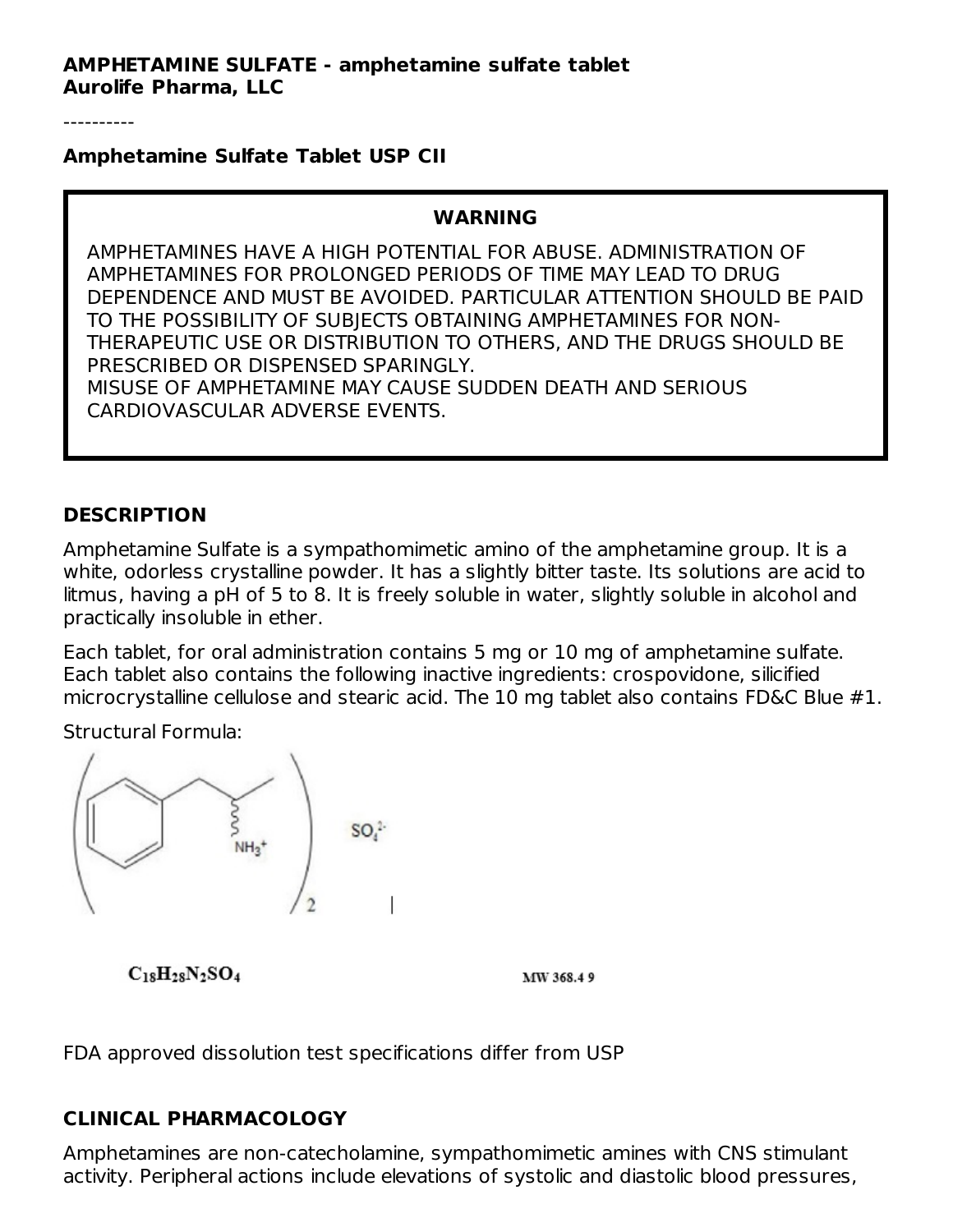and weak bronchodilator, and respiratory stimulant action.

Amphetamine, as the racemic form, differs from dextroamphetamine in a number of ways. The l-isomer is more potent than the d-isomer in cardiovascular activity, but much less potent in causing CNS excitatory effects. The racemic mixture also is less effective as an appetite suppressant when compared to dextroamphetamine. There is neither specific evidence which clearly establishes the mechanism whereby amphetamines produce mental and behavioral effects in children, nor conclusive evidence regarding how those effects relate to the condition of the central nervous system.

Drugs in this class used in obesity are commonly known as "anorectics" or "anorexigenics." It has not been established, however, that the action of such drugs in treating obesity is primarily one of appetite suppression. Other central nervous system actions or metabolic effects, may be involved, for example. Adult obese subjects instructed in dietary management and treated with "anorectic" drugs lose more weight on the average than these treated with placebo and diet, as determined in relatively short- term clinical trials.

The magnitude of increased weight loss of drug-treated patients over placebo-treated patients is only a fraction of a pound a week. The rate of weight loss is greatest in the first weeks of therapy for both drug and placebo subjects and tends to decrease in succeeding weeks. The origins of the increased weight loss due to the various possible drug effects are not established. The amount of weight loss associated with the use of an "anorectic" drug varies from trial to trial, and the increased weight loss appears to be related in part to variables other than the drug prescribed, such as the physicianinvestigator, the population treated, and the diet prescribed. Studies do not permit conclusions as to the relative importance of the drug and nondrug factors on weight loss.

The natural history of obesity is measured in years, whereas the studies cited are restricted to few weeks duration; thus, the total impact of drug-induced weight loss over that of diet alone must be considered clinically limited.

# **INDICATIONS AND USAGE**

Amphetamine Sulfate Tablets USP are indicated for:

- 1. **Narcolepsy**
- 2. **Attention Deficit Disorder with Hyperactivity** as an integral part of a total treatment program which typically includes other remedial measures (psychological, educational, social) for a stabilizing effect in children with behavioral syndrome characterized by the following group of developmentally inappropriate symptoms: moderate to severe distractibility, short attention span, hyperactivity, emotional lability, and impulsivity. The diagnosis of the syndrome should not be made with finality when these symptoms are only of comparatively recent origin. Nonlocalizing (soft) neurological signs, learning disability, and abnormal EEG may or may not be present, and a diagnosis of central nervous system dysfunction may or not be warranted.
- 3. **Exogenous Obesity** as a short term (a few weeks) adjunct in a regimen of weight reduction based on caloric restriction for patient's refractory to alternative therapy, e.g., repeated diets, group programs, and other drugs. The limited usefulness of amphetamines (see **CLINICAL PHARMACOLOGY**) should be weighed against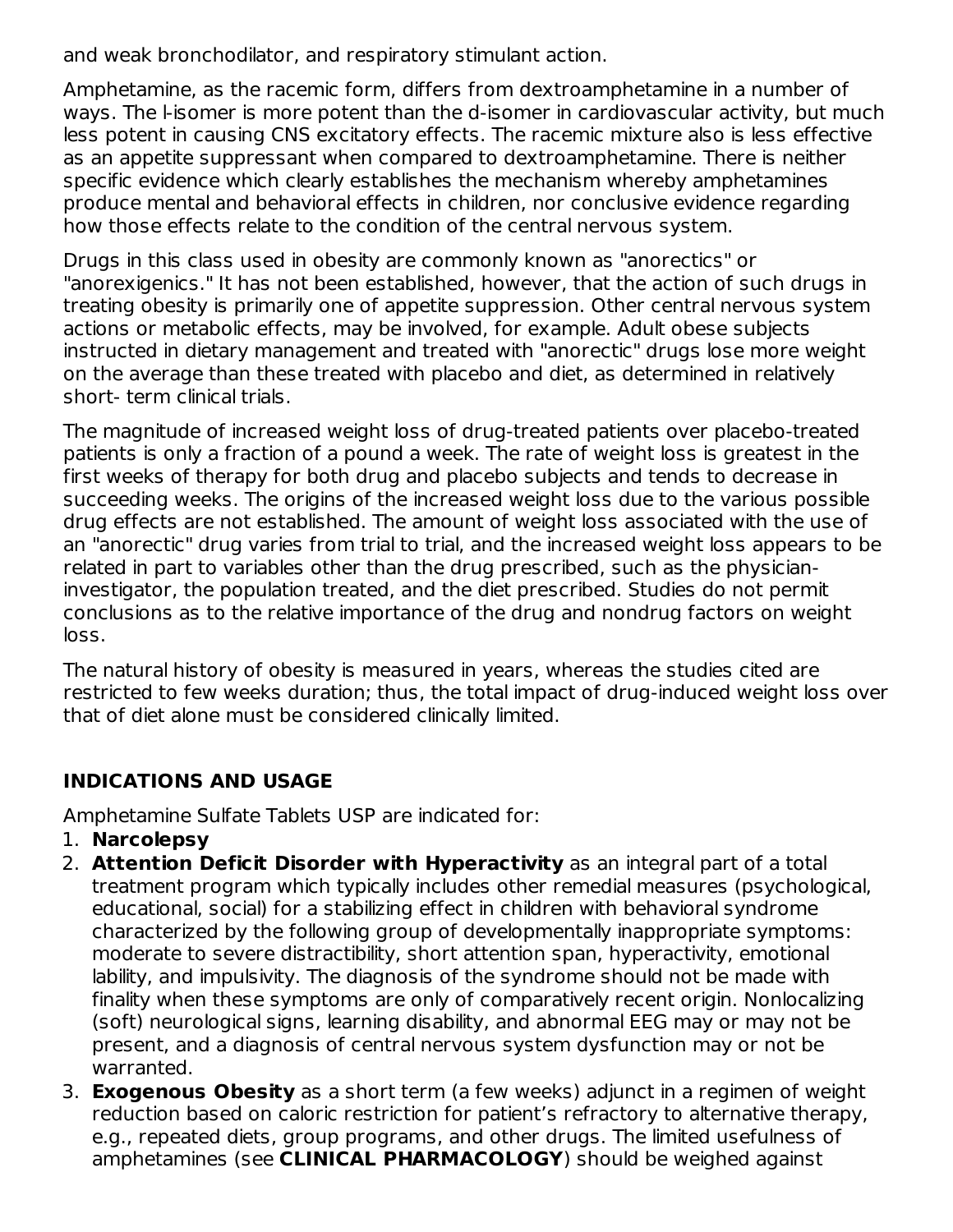possible risks inherent in use of the drug, such as those described below.

# **CONTRAINDICATIONS**

Advanced arteriosclerosis, symptomatic cardiovascular disease, moderate to severe hypertension, hyperthyroidism, known hypersensitivity or idiosyncrasy to the sympathomimetic amines.

Agitated states.

Patients with a history of drug abuse.

During or within 14 days following the administration of monoamine oxidase inhibitors (hypertensive crises may result).

## **WARNINGS**

#### **Serious Cardiovascular Events**

Sudden Death and Pre-Existing Structural Cardiac Abnormalities or Other Serious Heart Problems

#### Children and Adolescents

Sudden death has been reported in association with CNS stimulant treatment at usual doses in children and adolescents with structural cardiac abnormalities or other serious heart problems. Although some serious heart problems alone carry an increased risk of sudden death, stimulant products generally should not be used in children or adolescents with known serious structural cardiac abnormalities, cardiomyopathy, serious heart rhythm abnormalities, or other serious cardiac problems that may place them at increased vulnerability to the sympathomimetic effects of a stimulant drug (see **CONTRAINDICATIONS**).

#### **Adults**

Sudden deaths, stroke, and myocardial infarction have been reported in adults taking stimulant drugs at usual doses for ADHD. Although the role of stimulants in these adult cases is also unknown, adults have a greater likelihood than children of having serious structural cardiac abnormalities, cardiomyopathy, serious heart rhythm abnormalities, coronary artery disease, or other serious cardiac problems. Adults with such abnormalities should also generally not be treated with stimulant drugs (see **CONTRAINDICATIONS**).

#### Hypertension and other Cardiovascular Conditions

Stimulant medications cause a modest increase in average blood pressure (about 2 to 4 mmHg) and average heart rate (about 3 to 6 bpm), and individuals may have larger increases. While the mean changes alone would not be expected to have short-term consequences, all patients should be monitored for larger changes in heart rate and blood pressure. Caution is indicated in treating patients whose underlying medical conditions might be compromised by increases in blood pressure or heart rate, e.g.,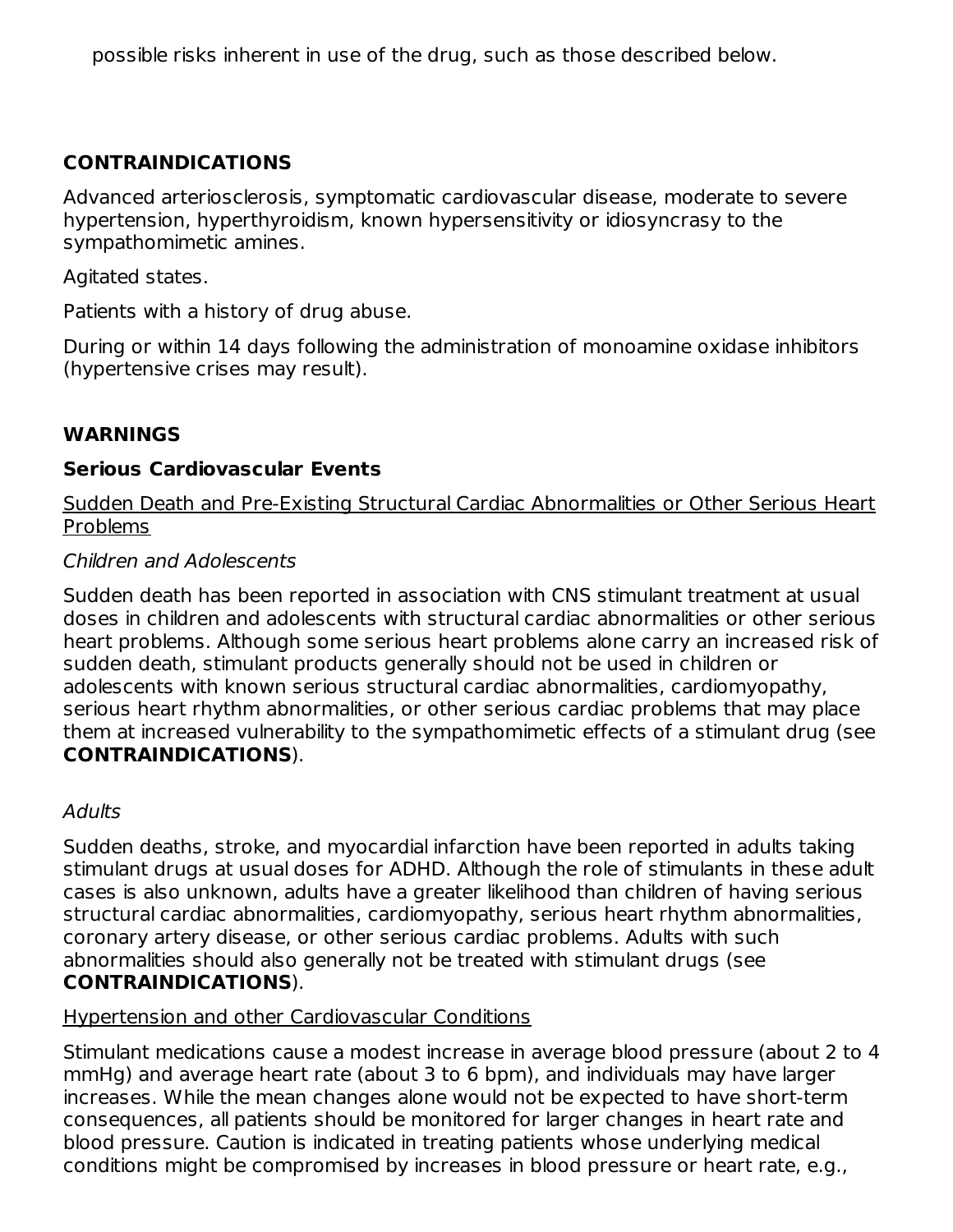those with pre-existing hypertension, heart failure, recent myocardial infarction, or ventricular arrhythmia (see **CONTRAINDICATIONS**).

#### Assessing Cardiovascular Status in Patients being treated with Stimulant Medications

Children, adolescents, or adults who are being considered for treatment with stimulant medications should have a careful history (including assessment for a family history of sudden death or ventricular arrhythmia) and physical exam to assess for the presence of cardiac disease, and should receive further cardiac evaluation if findings suggest such disease (e.g., electrocardiogram and echocardiogram). Patients who develop symptoms such as exertional chest pain, unexplained syncope, or other symptoms suggestive of cardiac disease during stimulant treatment should undergo a prompt cardiac evaluation.

## **Psychiatric Adverse Events**

#### Pre-Existing Psychosis

Administration of stimulants may exacerbate symptoms of behavior disturbance and thought disorder in patients with a pre-existing psychotic disorder.

#### Bipolar Illness

Particular care should be taken in using stimulants to treat ADHD in patients with comorbid bipolar disorder because of concern for possible induction of a mixed/manic episode in such patients. Prior to initiating treatment with a stimulant, patients with comorbid depressive symptoms should be adequately screened to determine if they are at risk for bipolar disorder; such screening should include a detailed psychiatric history, including a family history of suicide, bipolar disorder, and depression.

#### Emergence of New Psychotic or Manic Symptoms

Treatment emergent psychotic or manic symptoms, e.g., hallucinations, delusional thinking, or mania in children and adolescents without a prior history of psychotic illness or mania can be caused by stimulants at usual doses. If such symptoms occur, consideration should be given to a possible causal role of the stimulant, and discontinuation of treatment may be appropriate. In a pooled analysis of multiple shortterm, placebo-controlled studies, such symptoms occurred in about 0.1% (4 patients with events out of 3482 exposed to methylphenidate or amphetamine for several weeks at usual doses) of stimulant-treated patients compared to 0 in placebo-treated patients.

#### **Aggression**

Aggressive behavior or hostility is often observed in children and adolescents with ADHD, and has been reported in clinical trials and the post marketing experience of some medications indicated for the treatment of ADHD. Although there is no systematic evidence that stimulants cause aggressive behavior or hostility, patients beginning treatment for ADHD should be monitored for the appearance of or worsening of aggressive behavior or hostility.

# **Long-Term Suppression of Growth**

Careful follow-up of weight and height in children ages 7 to 10 years who were randomized to either methylphenidate or non-medication treatment groups over 14 months, as well as in naturalistic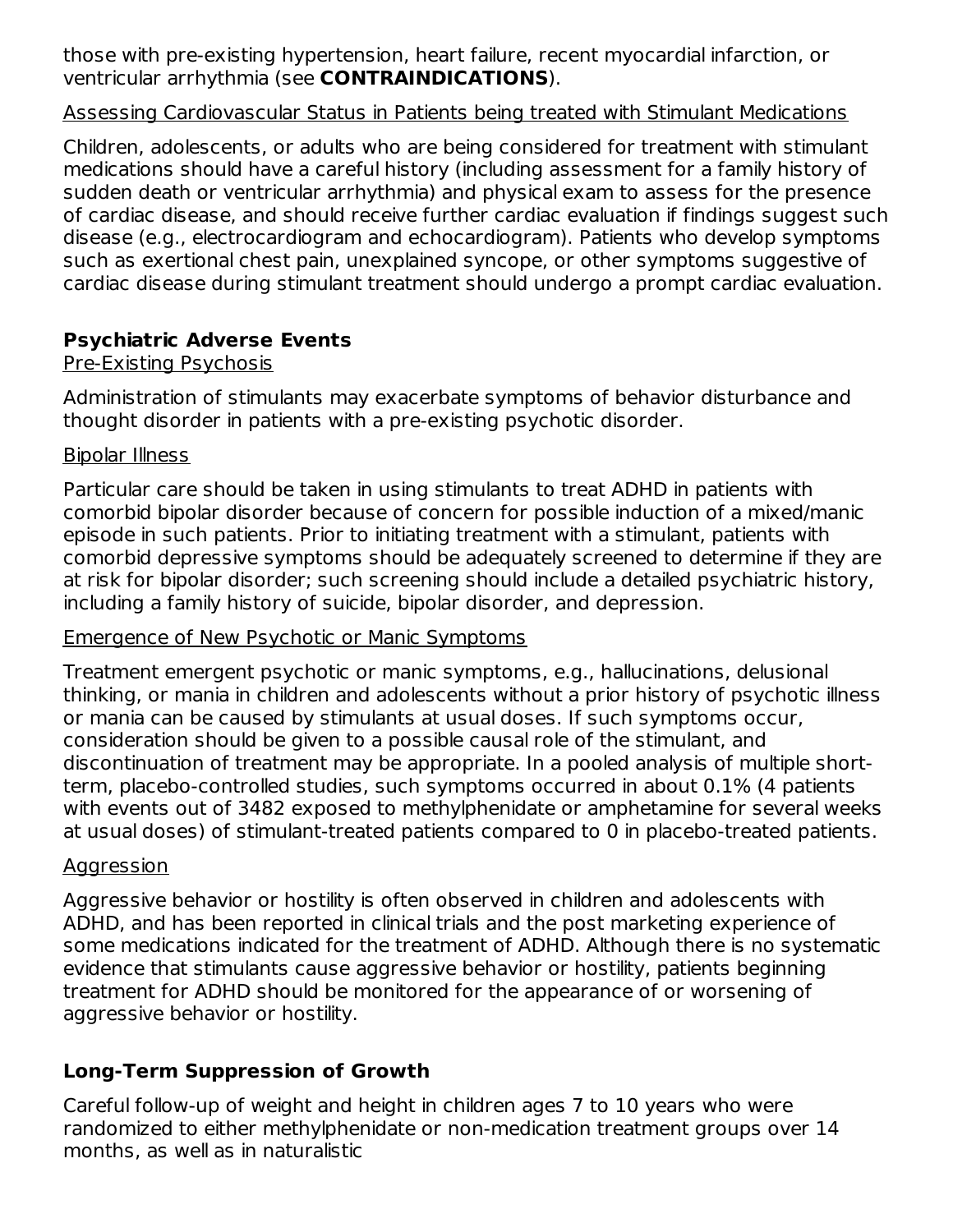subgroups of newly methylphenidate-treated and non-medication treated children over 36 months (to the ages of 10 to 13 years), suggests that consistently medicated children (i.e., treatment for 7 days per week throughout the year) have a temporary slowing in growth rate (on average, a total of about 2 cm less growth in height and 2.7 kg less growth in weight over 3 years), without evidence of growth rebound during this period of development. Published data are inadequate to determine whether chronic use of amphetamines may cause a similar suppression of growth, however, it is anticipated that they likely have this effect as well. Therefore, growth should be monitored during treatment with stimulants, and patients who are not growing or gaining height or weight as expected may need to have their treatment interrupted.

# **Seizures**

There is some clinical evidence that stimulants may lower the convulsive threshold in patients with prior history of seizures, in patients with prior EEG abnormalities in absence of seizures, and, very rarely, in patients without a history of seizures and no prior EEG evidence of seizures. In the presence of seizures, the drug should be discontinued.

# **Peripheral Vasculopathy, including Raynaud's phenomenon**

Stimulants, including Amphetamine Sulfate Tablets, used to treat ADHD are associated with peripheral vasculopathy, including Raynaud's phenomenon. Signs and symptoms are usually intermittent and mild; however, very rare sequelae include digital ulceration and/or soft tissue breakdown. Effects of peripheral vasculopathy, including Raynaud's phenomenon, were observed in post-marketing reports at different times and at therapeutic doses in all age groups throughout the course of treatment. Signs and symptoms generally improve after reduction in dose or discontinuation of drug. Careful observation for digital changes is necessary during treatment with ADHD stimulants. Further clinical evaluation (e.g., rheumatology referral) may be appropriate for certain patients.

# **Serotonin Syndrome**

Serotonin syndrome, a potentially life-threatening reaction, may occur when amphetamines are used in combination with other drugs that affect the serotonergic neurotransmitter systems such as monoamine oxidase inhibitors (MAOIs), selective serotonin reuptake inhibitors (SSRIs), serotonin norepinephrine reuptake inhibitors (SNRIs), triptans, tricyclic antidepressants, fentanyl, lithium, tramadol, tryptophan, buspirone, and St. John's Wort (see **DRUG INTERACTIONS**). Amphetamines and amphetamine derivatives are known to be metabolized, to some degree, by cytochrome P450 2D6 (CYP2D6) and display minor inhibition of CYP2D6 metabolism (see **CLINICAL PHARMACOLOGY**). The potential for a pharmacokinetic interaction exists with the coadministration of CYP2D6 inhibitors which may increase the risk with increased exposure to Amphetamine Sulfate Tablets. In these situations, consider an alternative nonserotonergic drug or an alternative drug that does not inhibit CYP2D6 (see **DRUG INTERACTIONS**).

Serotonin syndrome symptoms may include mental status changes (e.g., agitation, hallucinations, delirium, and coma), autonomic instability (e.g., tachycardia, labile blood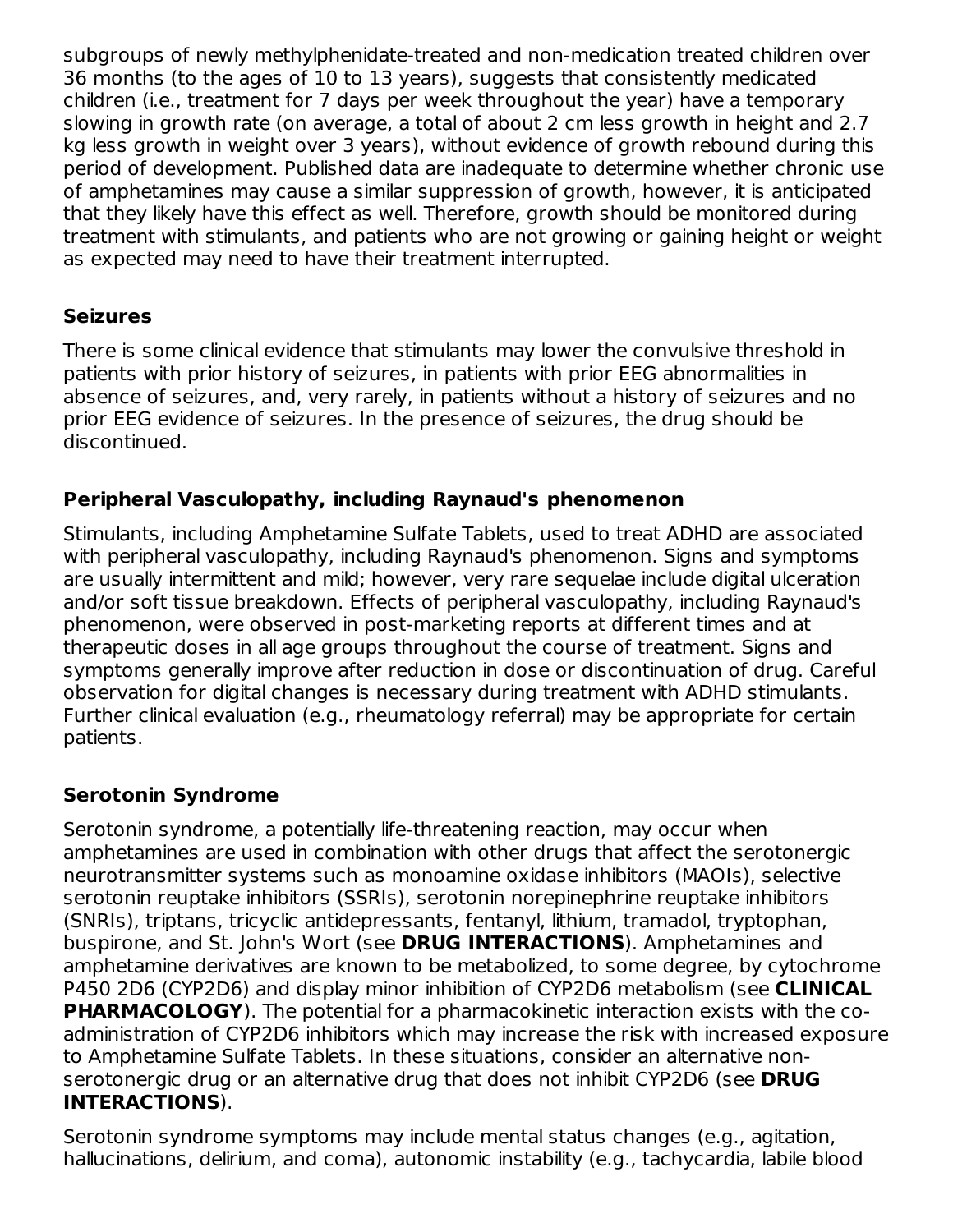pressure, dizziness, diaphoresis, flushing, hyperthermia), neuromuscular symptoms (e.g., tremor, rigidity, myoclonus, hyperreflexia, incoordination), seizures, and/or gastrointestinal symptoms (e.g., nausea, vomiting, diarrhea).

Concomitant use of Amphetamine Sulfate Tablets with MAOI drugs is contraindicated (see **CONTRAINDICATIONS**).

Discontinue treatment with Amphetamine Sulfate Tablets and any concomitant serotonergic agents immediately if the above symptoms occur, and initiate supportive symptomatic treatment. If concomitant use of Amphetamine Sulfate Tablets with other serotonergic drugs or CYP2D6 inhibitors is clinically warranted, initiate Amphetamine Sulfate Tablets with lower doses, monitor patients for the emergence of serotonin syndrome during drug initiation or titration, and inform patients of the increased risk for serotonin syndrome.

## **Visual Disturbance**

Difficulties with accommodation and blurring of vision have been reported with stimulant treatment.

## **PRECAUTIONS**

#### **General**

Caution is to be exercised in prescribing amphetamines for patients with even mild hypertension.

The least amount feasible should be prescribed or dispensed at one time in order to minimize the possibility of over dosage.

#### **Information for Patients**

Amphetamines may impair the ability of the patient to engage in potentially hazardous activities such as operating machinery or vehicle; the patient should therefore be cautioned accordingly.

Circulation problems in fingers and toes [Peripheral vasculopathy, including Raynaud's phenomenon]

• Instruct patients beginning treatment with Amphetamine Sulfate Tablets about the risk of peripheral vasculopathy, including Raynaud's Phenomenon, and associated signs and symptoms: fingers or toes may feel numb, cool, painful, and/or may change color from pale, to blue, to red.

• Instruct patients to report to their physician any new numbness, pain, skin color change, or sensitivity to temperature in fingers or toes.

• **Instruct patients to call their physician immediately with any signs of unexplained wounds appearing on fingers or toes while taking Amphetamine Sulfate Tablets.**

• Further clinical evaluation (e.g., rheumatology referral) may be appropriate for certain patients.

# **DRUG INTERACTIONS**

Acidifying agents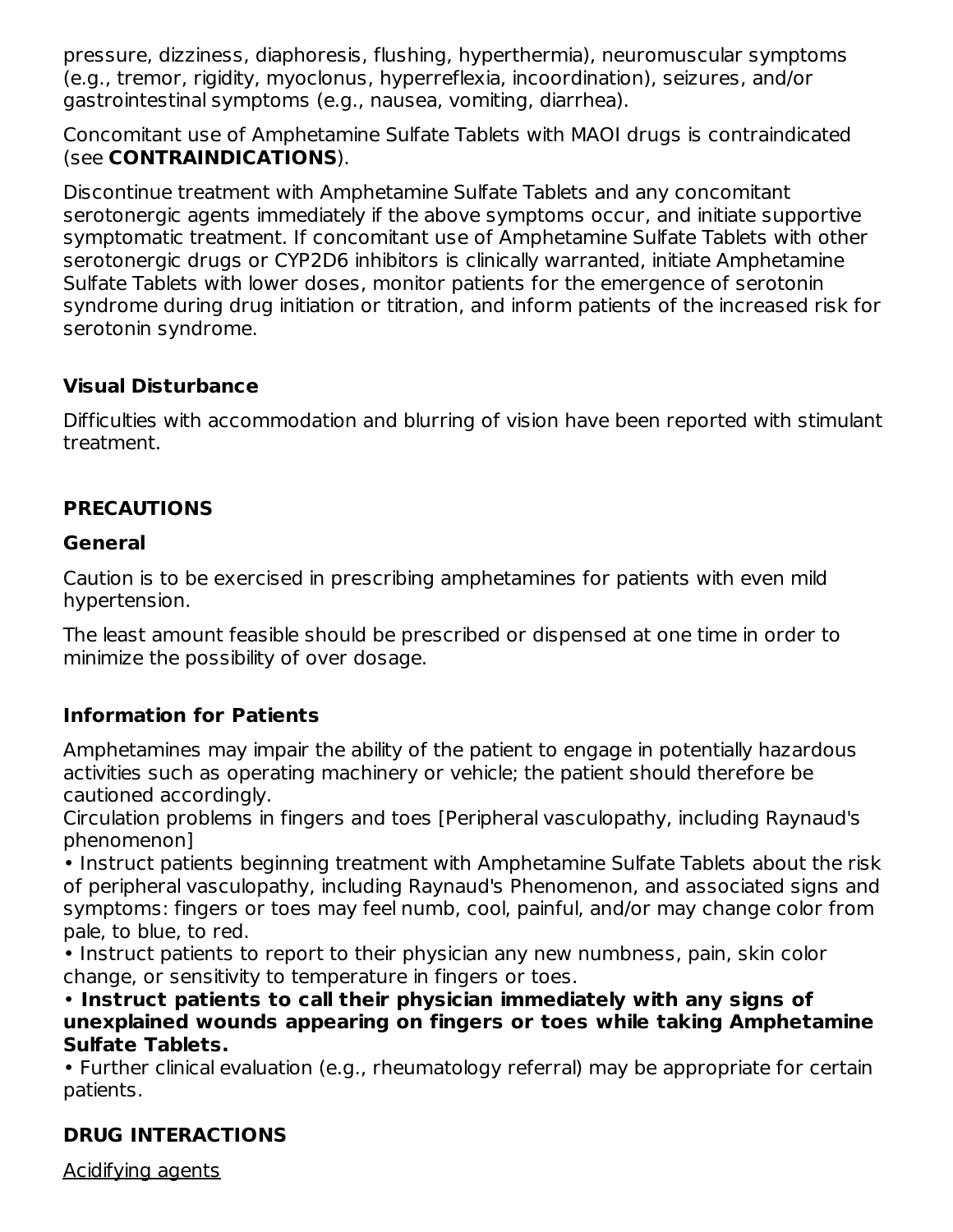Gastrointestinal acidifying agents (guanethidine, reserpine, glutamic acid HCl, ascorbic acid, fruit juices, etc.) lower absorption of amphetamines. Urinary acidifying agents (ammonium chloride, sodium acid phosphate, etc.) increase concentration of the ionized species of the amphetamine molecule, thereby increasing urinary excretion. Both groups of agents lower blood levels and efficacy of amphetamines.

### Adrenergic blockers

Adrenergic blockers are inhibited by amphetamines.

## Alkalinizing agents

Gastrointestinal alkalinizing agents (sodium bicarbonate, etc.) increase absorption of amphetamines. Urinary alkalinizing agents (acetazolamide, some thiazides) increase the concentration of the non-ionized species of the amphetamine molecule, thereby decreasing urinary excretion. Both groups of agents increase blood levels and therefore potentiate the action of amphetamines.

## Antidepressants tricyclic

Amphetamines may enhance the activity of tricyclic or sympathomimetic agents; damphetamine with desipramine or protriptyline and possibly other tricyclics cause striking and sustained increases in the concentration of d- amphetamine in the brain; cardiovascular effects can be potentiated.

## CYP2D6 Inhibitors

The concomitant use of Amphetamine Sulfate Tablets and CYP2D6 inhibitors may increase the exposure of Amphetamine Sulfate Tablets compared to the use of the drug alone and increase the risk of serotonin syndrome. Initiate with lower doses and monitor patients for signs and symptoms of serotonin syndrome particularly during Amphetamine Sulfate Tablets initiation and after a dosage increase. If serotonin syndrome occurs, discontinue Amphetamine Sulfate Tablets and the CYP2D6 inhibitor (see WARNING, OVERDOSAGE). Examples of CYP2D6 Inhibitors include paroxetine and fluoxetine (also serotonergic drugs), quinidine, ritonavir.

#### Serotonergic Drugs

The concomitant use of Amphetamine Sulfate Tablets and serotonergic drugs increases the risk of serotonin syndrome. Initiate with lower doses and monitor patients for signs and symptoms of serotonin syndrome, particularly during Amphetamine Sulfate Tablets initiation or dosage increase. If serotonin syndrome occurs, discontinue Amphetamine Sulfate Tablets and the concomitant serotonergic drug(s) (see **WARNING** and **PRECAUTIONS**). Examples of serotonergic drugs include selective serotonin reuptake inhibitors (SSRI), serotonin norepinephrine reuptake inhibitors (SNRI), triptans, tricyclic antidepressants, fentanyl, lithium, tramadol, tryptophan, buspirone, St. John's Wort.

#### MAO inhibitors

MAOI antidepressants, as well as a metabolic of furazolidone, slow amphetamine metabolism. This slowing potentiates amphetamines, increasing their affect on the release of norepinephrine and other monoamines from adrenergic nerve endings; this can cause headaches and other signs of hypertensive crisis. A variety of neurological toxic effects and malignant hyperpyrexia can occur, sometimes with fatal results.

# Antihistamines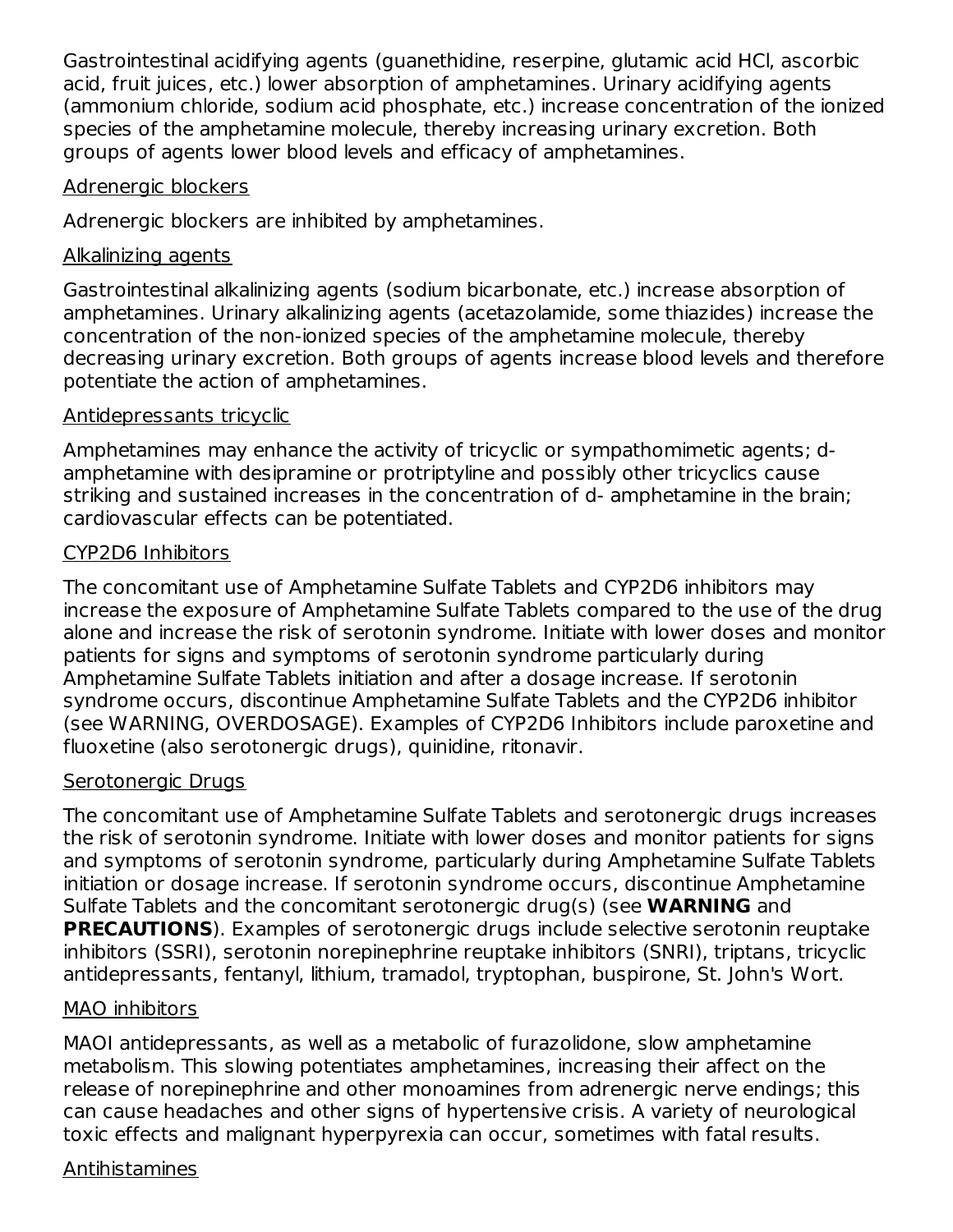Amphetamines may counteract the sedative effect of antihistamines.

#### Antihypertensives

Amphetamines may antagonize the hypotensive effects of Antihypertensivea. Chlorpromazine

Chlorpromazine blocks dopamine and norepinephrine reuptake, thus inhibiting the central stimulant effects of amphetamine, and can be used to treat amphetamine poisoning.

#### Ethosuximide

Amphetamines may delay intestinal absorption of ethosuximide. Haloperidol

Haloperidol blocks dopamine and norepinephrine reuptake, thus inhibiting the central stimulant affects of amphetamines.

#### Lithium carbonate

The antiobesity and stimulatory effects of amphetamines may be inhibited by lithium carbonate.

#### Meperidine

Amphetamines potentiate the analgesic effect of meperidine. Methenamine therapy

Urinary excretion of amphetamines is increased, and efficacy is reduced by acidifying agents used in methenamine therapy.

#### Norepinephrine

Amphetamines enhance the adrenergic effect of norepinephrine. Phenobarbital

Amphetamines may delay intestinal absorption of Phenobarbital. Co- administration of phenobarbital may produce a synergistic anticonvulsant action.

#### Phenytoin

Amphetamines may delay intestinal absorption of phenytoin; co- administration of phenytoin may produce a synergistic anticonvulsant action.

#### Propoxyphene

In cases of propoxyphene over dosage, amphetamine CNS stimulation is potentiated and fatal convulsions can occur.

#### Veratrum alkaloids

Amphetamines inhibit the hypotensive effect of Veratrum alkaloids.

# **Drug/ Laboratory Test Interactions**

Amphetamines can cause a significant elevation in plasma corticosteroid levels. This increase is greatest in the evening. Amphetamines may interfere with urinary steroid determinations.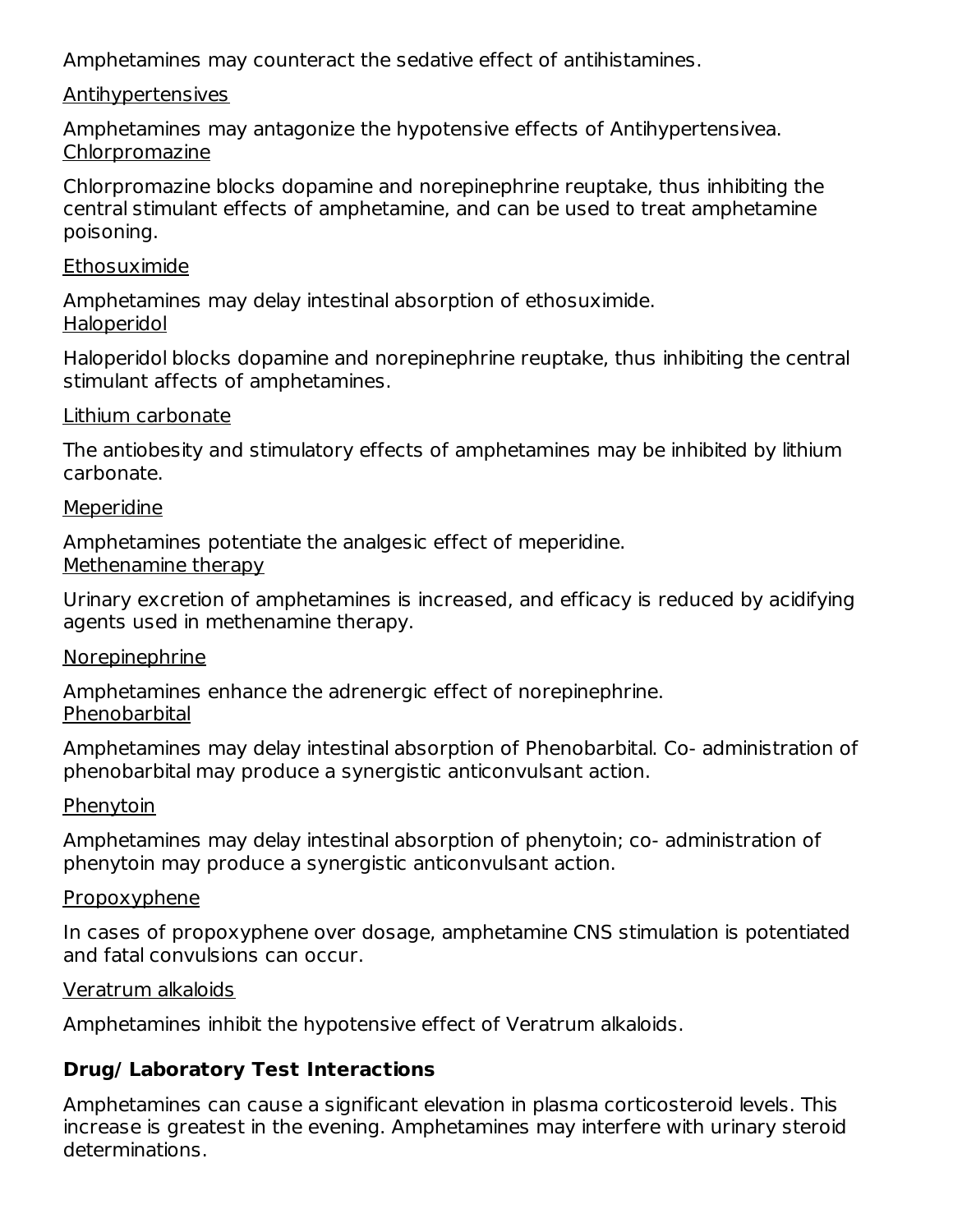### **Carcinogenesis/ Mutagenesis**

Mutagenicity studies and long term studies in animals to determine the carcinogenic potential of amphetamine sulfate have not been performed.

# **Pregnancy**

Teratogenic Effects Pregnancy Category C

Dextroamphetamine sulfate has been shown to have embryo toxic and teratogenic effects when administered to A/Jax mice and C57BL mice in doses approximately 41 times the maximum human dose. Embryo toxic effects were not seen in New Zealand white rabbits given the drug in doses 7 times the human dose nor in rats given 12.5 times the maximum human dose. There are no adequate and well-controlled studies in pregnant women. Amphetamine Sulfate Tablets should be used during pregnancy only if the potential benefit justifies the potential risk to the fetus.

#### Nonteratogenic Effects

Infants born to mothers dependent on amphetamines have an increased risk of premature delivery and low birth weight. Also, these infants may experience symptoms of withdrawal as demonstrated by dysphoria, including agitation, and significant lassitude.

## **Nursing Mothers**

Amphetamines are excreted in human milk. Mothers taking amphetamines should be advised to refrain from nursing.

# **Pediatric Use**

Long-term effects of amphetamines in children have not been well established.

Amphetamines are not recommended for use as anorectic agents in children under 12 years of age, or in children under 3 years of age with Attention Deficit Disorder with Hyperactivity described under INDICATIONS AND USAGE.

Clinical experience suggests that in psychotic children, administration of amphetamines may exacerbate symptoms of behavior disturbance and thought disorder.

Amphetamines have been reported to exacerbate motor and phonic tics and Tourette's syndrome. Therefore clinical evaluation for tics and Tourette's syndrome in children and their families should precede use of stimulant medications.

Data is inadequate to determine whether chronic administration of amphetamines may be associated with growth inhibition; therefore growth should be monitored during treatment. Drug Treatment is not indicated in all cases of Attention Deficit Disorder with Hyperactivity and should be considered only in light of the complete history and evaluation of the child. The decision to prescribe amphetamines should depend on the physician's assessment of the chronicity and severity of the child's symptoms and their appropriateness for his/her age. Prescription should not depend solely on the presence of one or more of the behavioral characteristics.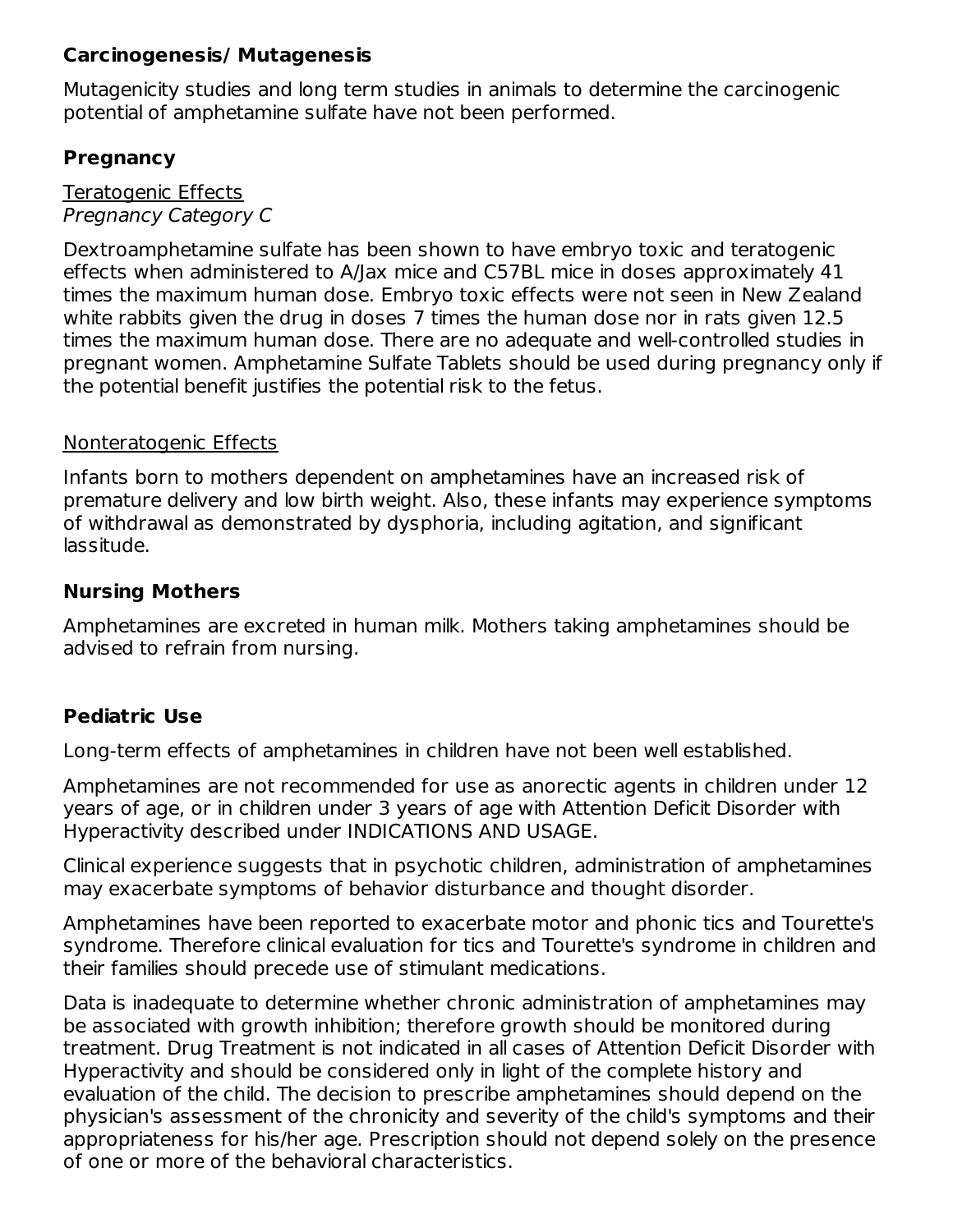When these symptoms are associated with acute stress reactions, treatment with amphetamines is usually not indicated.

# **ADVERSE REACTIONS**

## **Cardiovascular**

Palpitations, tachycardia, elevation of blood pressure. There have been isolated reports of cardiomyopathy associated with chronic amphetamine use.

# **Central Nervous System**

Psychotic episodes at recommended doses (rare), overstimulation, restlessness, dizziness, insomnia, euphoria, dyskinesia, dysphoria, tremor, headache, exacerbation of motor and phonic tics and Tourette's syndrome.

## **Gastrointestinal**

Dryness of the mouth, unpleasant taste, diarrhea, constipation, intestinal ischemia and other gastrointestinal disturbances. Anorexia and weight loss may occur as undesirable effects when amphetamines are used for other than the anorectic effect.

#### **Allergic**

Urticaria

# **Endocrine**

Impotence, changes in libido, and frequent or prolonged erections.

# **Musculoskeletal**

Rhabdomyolysis

# **DRUG ABUSE AND DEPENDENCE**

Amphetamine Sulfate Tablets are a Schedule II controlled substance. Amphetamines have been extensively abused. Tolerance, extreme psychological dependence, and severe social disability have occurred. There are reports of patients who have increased the dosage to many times the recommended. Abrupt cessation following prolonged high dosage administration results in extreme fatigue and mental depression; changes are also noted on the sleep EEG. Manifestations of chronic intoxication with amphetamines include severe dermatosis, marked insomnia, irritability, hyperactivity and personality changes. The most severe manifestation of chronic intoxication is psychosis, often clinically indistinguishable from schizophrenia. This is rare with oral amphetamines.

# **OVERDOSAGE**

Individual patient response to amphetamines varies widely. While toxic symptoms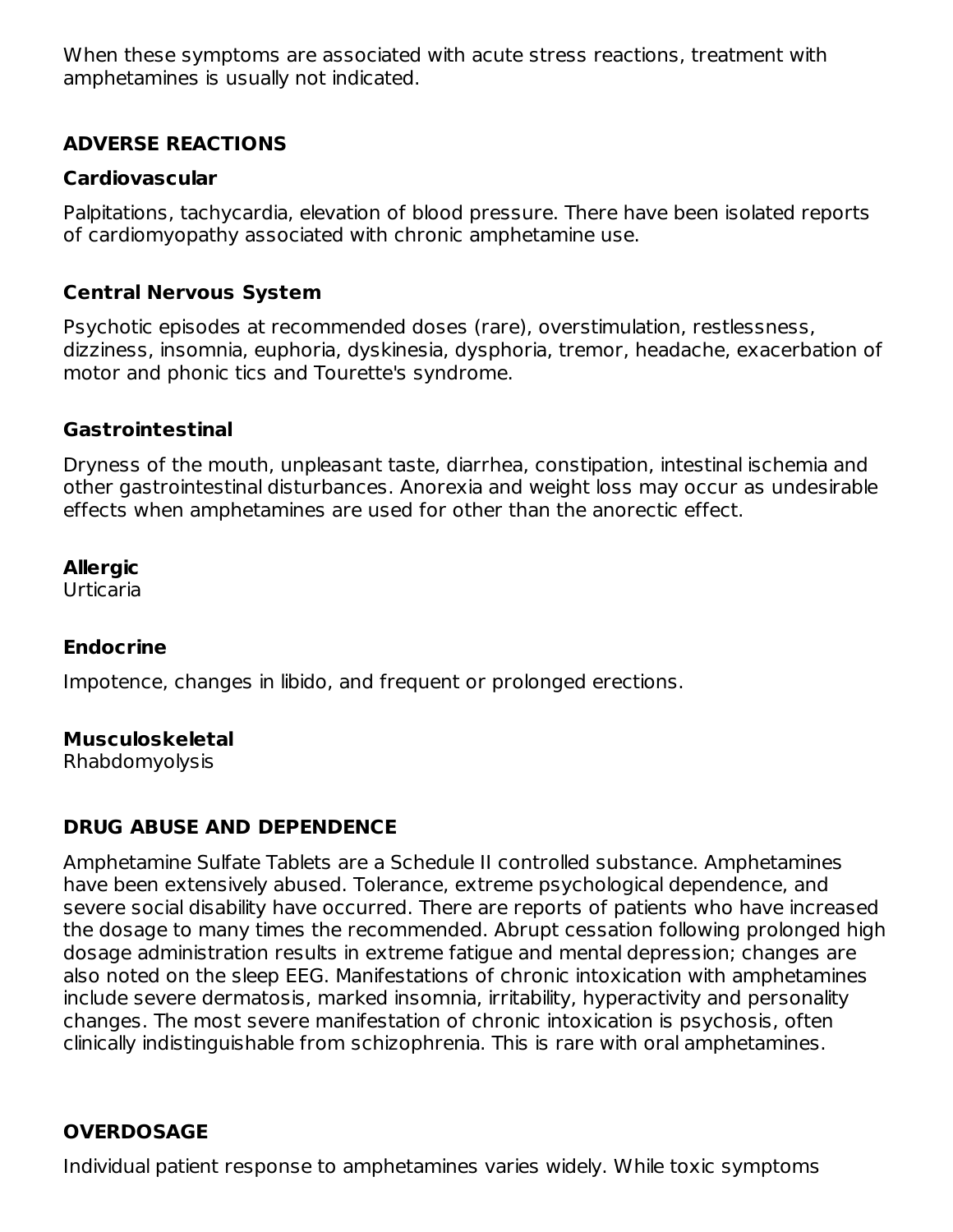occasionally occur as an idiosyncrasy at doses as low as 2 mg, they are rare with doses of less than 15 mg; 30 mg can produce severe reactions, yet doses of 400 to 500 mg are not necessarily fatal.

In rats, the oral LD50 of dextroamphetamine sulfate is 96.8 mg/Kg.

# **Symptoms**

Manifestations of acute over dosage with amphetamines include restlessness, tremor, hyperreflexia, rhabdomyolysis, rapid respiration, hyperpyrexia, confusion, assaultiveness, hallucinations, panic states. Fatigue and depression usually follow the central stimulation. Cardiovascular effects include arrhythmias, hypertension, or hypotension and circulatory collapse. Gastrointestinal symptoms include nausea, vomiting, diarrhea, and abdominal cramps. Fatal poisoning is usually preceded by convulsions and coma.

## **Treatment**

Management of acute amphetamine intoxication is largely symptomatic and includes gastric lavage and sedation with a barbiturate. Experience with hemodialysis or peritoneal dialysis is inadequate to permit recommendation in this regard. Acidification of the urine increases amphetamine excretion. If acute, severe hypertension complicates amphetamine over dosage, administration of intravenous phentolamine has been suggested. However, a gradual drop in blood pressure will usually result when sufficient sedation has been achieved. Chlorpromazine antagonizes the central stimulant effects of amphetamines and can be used to treat amphetamine intoxication.

# **DOSAGE AND ADMINISTRATION**

Regardless of indication, amphetamine should be administered at the lowest effective dosage and dosage should be individually adjusted. Late evening doses should be avoided because of resulting insomnia.

#### **Narcolepsy**

Usual dose is 5 to 60 milligrams per day in divided doses depending on the individual patient response.

Narcolepsy seldom occurs in children under 12 years of age; however, when it does, Amphetamine Sulfate Tablets may be used. The suggested initial dose for patients aged 6 to 12 is 5 mg daily; daily dose may be raised in increments of 5 mg at weekly intervals until optimal response obtained. In patients 12 years of age and older, start with 10 mg daily; daily dosage may be raised in increments of 10 mg at weekly intervals until optimal response is obtained. If bothersome adverse reactions appear (e.g., insomnia or anorexia) dosage should be reduced. Give the first dose on awakening; additional doses (5 or 10 mg) at intervals of 4 to 6 hours.

#### **Attention Deficit Disorder with Hyperactivity**

Not recommended for children under 3 years of age.

In children from 3 to 5 years of age, start with 2.5 mg daily; daily dosage may be raised in increments of 2.5 mg at weekly intervals until optimal response is obtained. In children 6 years of age or older, start with 5 mg once or twice daily; daily dosage may be raised in increments of 5 mg at weekly intervals until optimal response is obtained. Only in rare cases will it be necessary to exceed a total of 40 milligrams per day.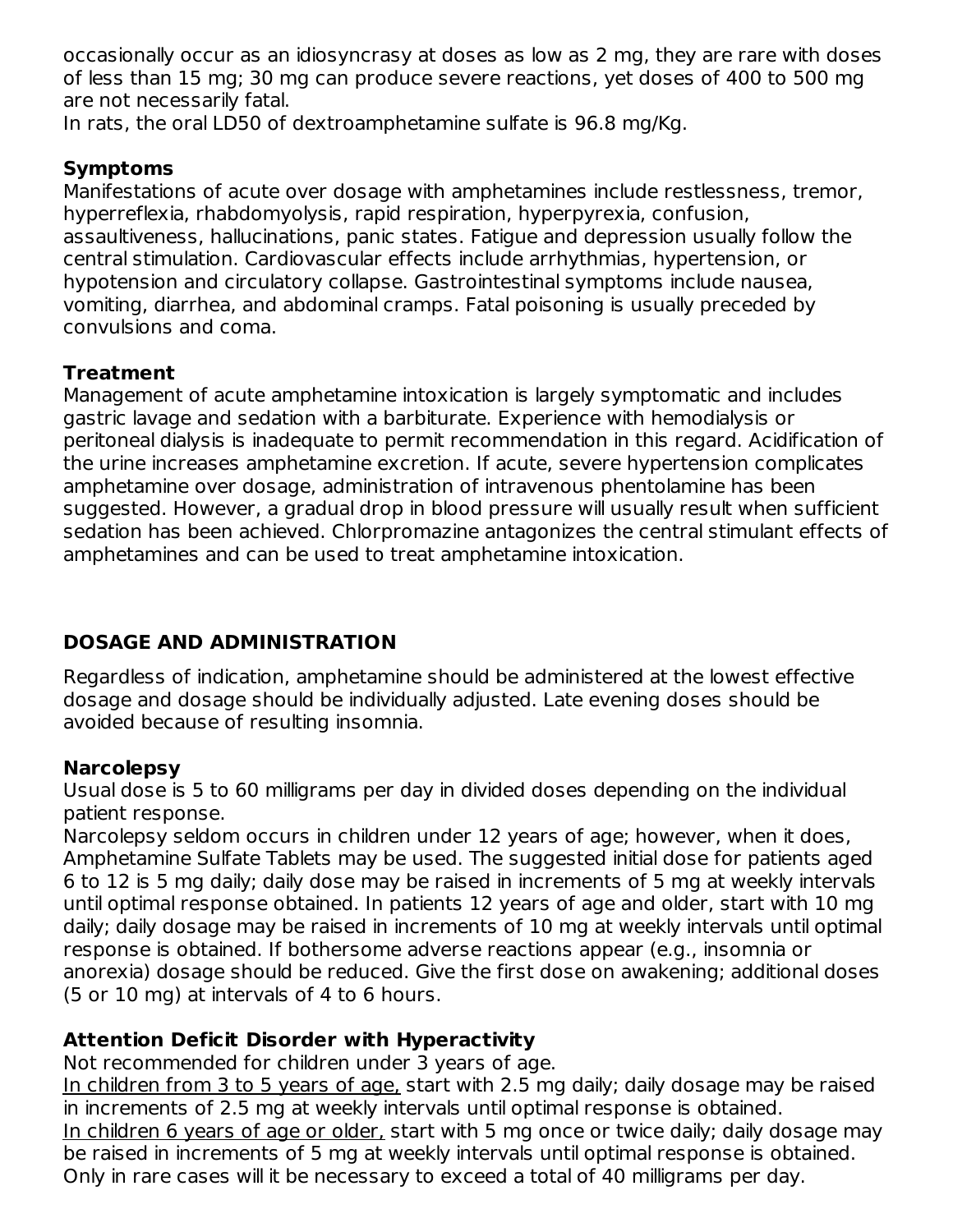With tablets give first dose on awakening; additional doses (1 to 2) at intervals of 4 to 6 hours.

Where possible, drug administration should be interrupted occasionally to determine if there is a recurrence of behavioral symptoms sufficient to require continued therapy.

#### **Exogenous Obesity**

Usual dosage is up to 30 mg daily, taken in divided doses of 5 to 10 mg, 30 to 60 minutes before meals. Not recommended for this use in children under 12 years of age.

#### **HOW SUPPLIED**

Amphetamine Sulfate Tablets USP is supplied as follows:

**5 mg:** White to off white, round tablet, debossed "U150" on one side, and "5" with a score on the other side.

Bottles of 100 tablets NDC 13107-259-01.

**10 mg:** Light Blue to Blue, slight mottled, "U151" on one side, and "10" with a doubled score on the other side.

Bottles of 100 tablets NDC 13107-260-01.

Store at 20° to 25°C (68° to 77°F). [See USP Controlled Room Temperature.] Dispense in a well-closed container, as defined in the USP.

Dispense with Medication Guide available at**www.aurobindousa.com/medicationguides**

#### Distributed by: **Aurobindo Pharma USA, Inc.**

279 Princeton-Hightstown Road

East Windsor, NJ 08520

Revised:12/2021

#### **MEDICATION GUIDE**

#### **Amphetamine Sulfate Tablets (am-FET-uh-meen SULL-fate) , USP**

Read this Medication Guide before you or your child starts taking Amphetamine Sulfate Tablets and each time you get a refill. There may be new information. This information does not take the place of talking to your doctor about you or your child's treatment.

What is the most important information I should know about Amphetamine Sulfate Tablets, USP? Amphetamine Sulfate Tablets are stimulant medicine. Some people have had the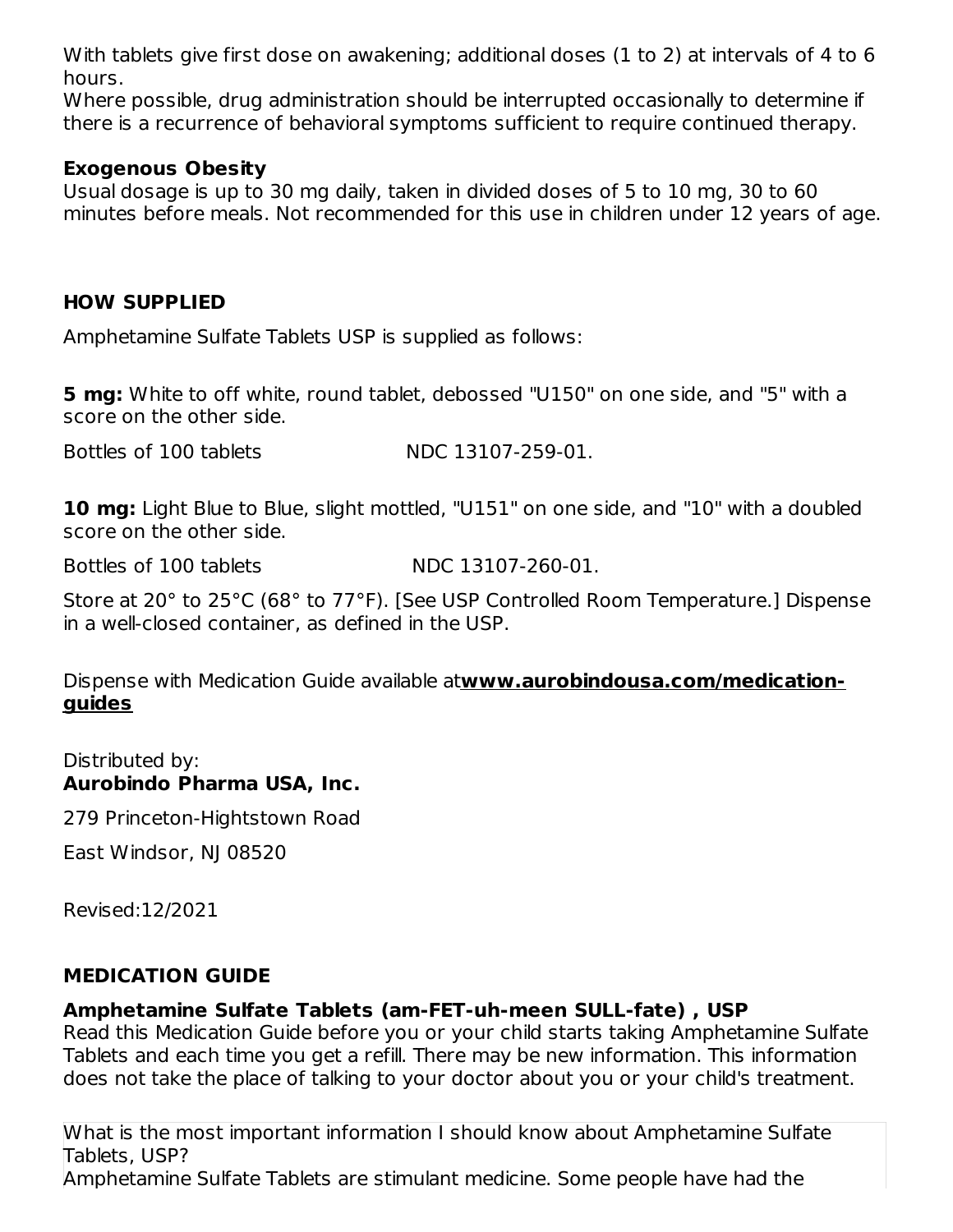Amphetamine Sulfate Tablets are stimulant medicine. Some people have had the following problems when taking stimulant medicines such as Amphetamine Sulfate Tablets:

# **1. Heart-related problems :**

- sudden death in people who have heart problems or heart defects
- stroke and heart attack in adults
- increased blood pressure and heart rate

Tell your doctor if you or your child has any heart problems, heart defects, high blood pressure, or a family history of these problems.

Your doctor should check you or your child carefully for heart problems before starting Amphetamine Sulfate Tablets.

Your doctor should check you or your child's blood pressure and heart rate regularly during treatment with Amphetamine Sulfate Tablets.

#### **Call your doctor right away if you or your child have any signs of heart problems such as chest pain, shortness of breath, or fainting while taking Amphetamine Sulfate Tablets.**

# **2. Mental (Psychiatric) problems including:**

# **In children, teenagers , and adults :**

- new or worse behavior and thought problems
- new or worse bipolar illness
- new or worse aggressive behavior or hostility

# **In Children and Teenagers who have psychiatric problems , new psychotic symptoms such**

**as :**

- hearing voices
- seeing things that are not real
- believing things that are not true
- being suspicious
- new manic symptoms

Tell your doctor about any mental problems you or your child have, or about a family history of suicide, bipolar illness, or depression.

**Call your doctor right away if you or your child have any new or worsening mental symptoms or**

**problems while taking Amphetamine Sulfate Tablets, especially:**

- **seeing or hearing things that are not real**
- **believing things that are not real**
- **being suspicious**

**3.Circulation problems in fingers and** toes [Peripheral vasculopathy, including Raynaud's phenomenon].

- Fingers or toes may feel numb, cool, painful
- Fingers or toes may change color from pale, to blue, to red

Tell your doctor if you have or your child has numbness, pain, skin color change, or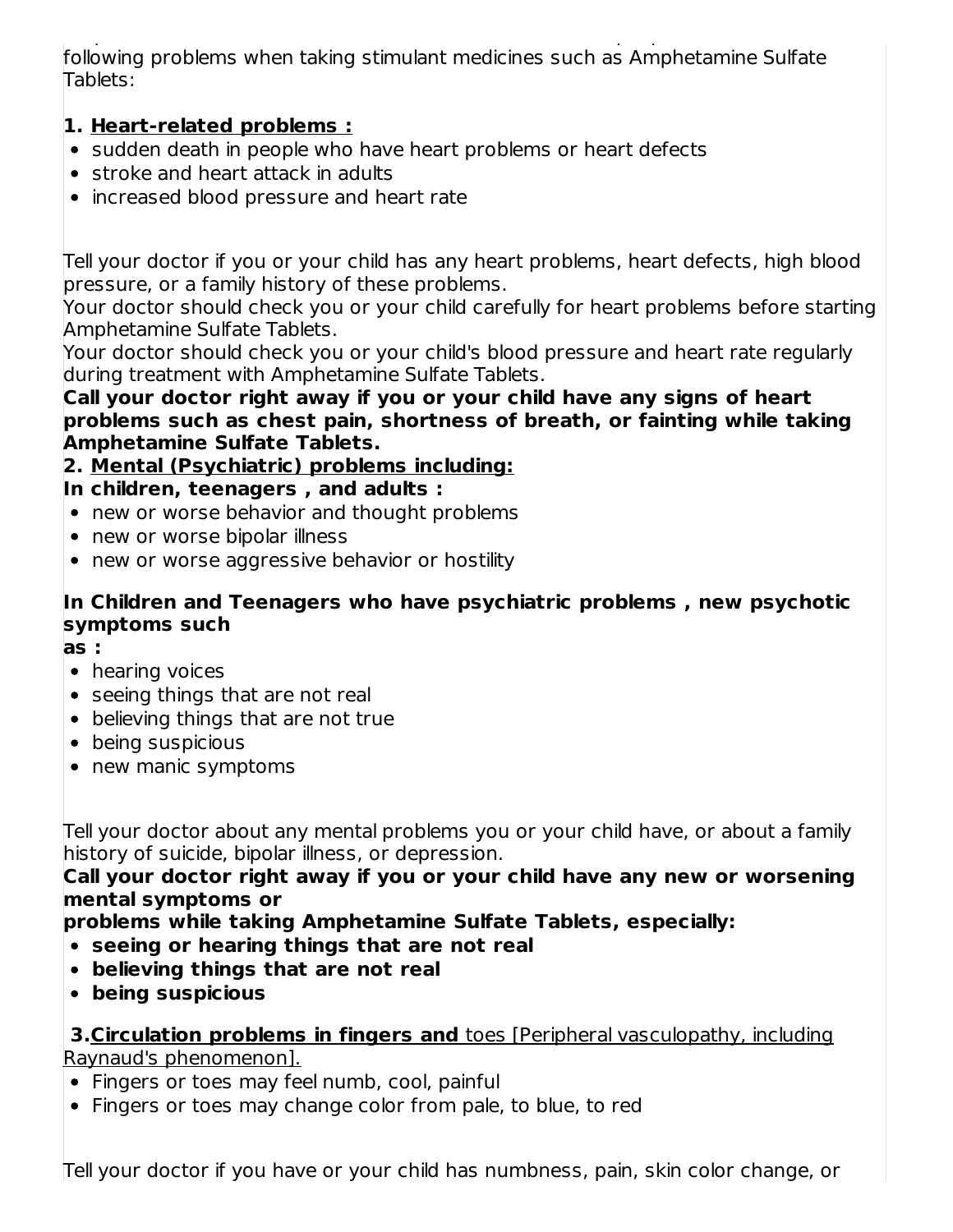sensitivity to temperature in your fingers or toes.

**Call your doctor right away if you have or your child has any signs of unexplained wounds appearing on fingers or toes while taking Amphetamine Sulfate Tablets.**

### **What are Amphetamine Sulfate Tablets?**

- Amphetamine Sulfate Tablets are central nervous system stimulant prescription medicine used for the treatment of:
- **a sleep dis order called narcolepsy.**
- **Attention-Deficit Hyperactivity Dis order (ADHD).**

Amphetamine Sulfate Tablets may help increase attention and decrease impulsiveness and hyperactivity in patients with ADHD. Amphetamine Sulfate Tablets should be used as part of a total treatment program for ADHD that may include counseling or other therapies.

- **exogenous obesity.** Amphetamine Sulfate Tablets may be used as part of a shortterm, weight reduction program for obesity.
	- Amphetamine Sulfate Tablets are not for use as an anorectic agent for exogenous obesity in children less than 12 years of age.
	- Amphetamine Sulfate Tablets not for use for ADHD in children less than 3 years old.
	- The effects of long term use of Amphetamine Sulfate Tablets in children are not known.

**Amphetamine Sulfate Tablets are federally controlled substance (CII) because it contains amphetamine that can be a target for people who abuse prescription medicines or street drugs. Keep Amphetamine Sulfate Tablets are in a safe place to protect it from theft. Never give your Amphetamine Sulfate Tablets are to anyone else, because it may cause death or harm them. Selling or giving away Amphetamine Sulfate Tablets are against the law.**

Tell your doctor if you or your child has (or has a family history of) ever abused or been dependent on alcohol, prescription medicines or street drugs.

# **Who should not take Amphetamine Sulfate Tablets?**

# **Do not take Amphetamine Sulfate Tablets if you or your child:**

- have heart problems or hardening of the arteries
- have moderate to severe high blood pressure
- have hyperthyroidism
- are very anxious, tense, or agitated
- have a history of drug abuse
- are taking or have taken within the past 14 days an anti-depression medicine called a monoamine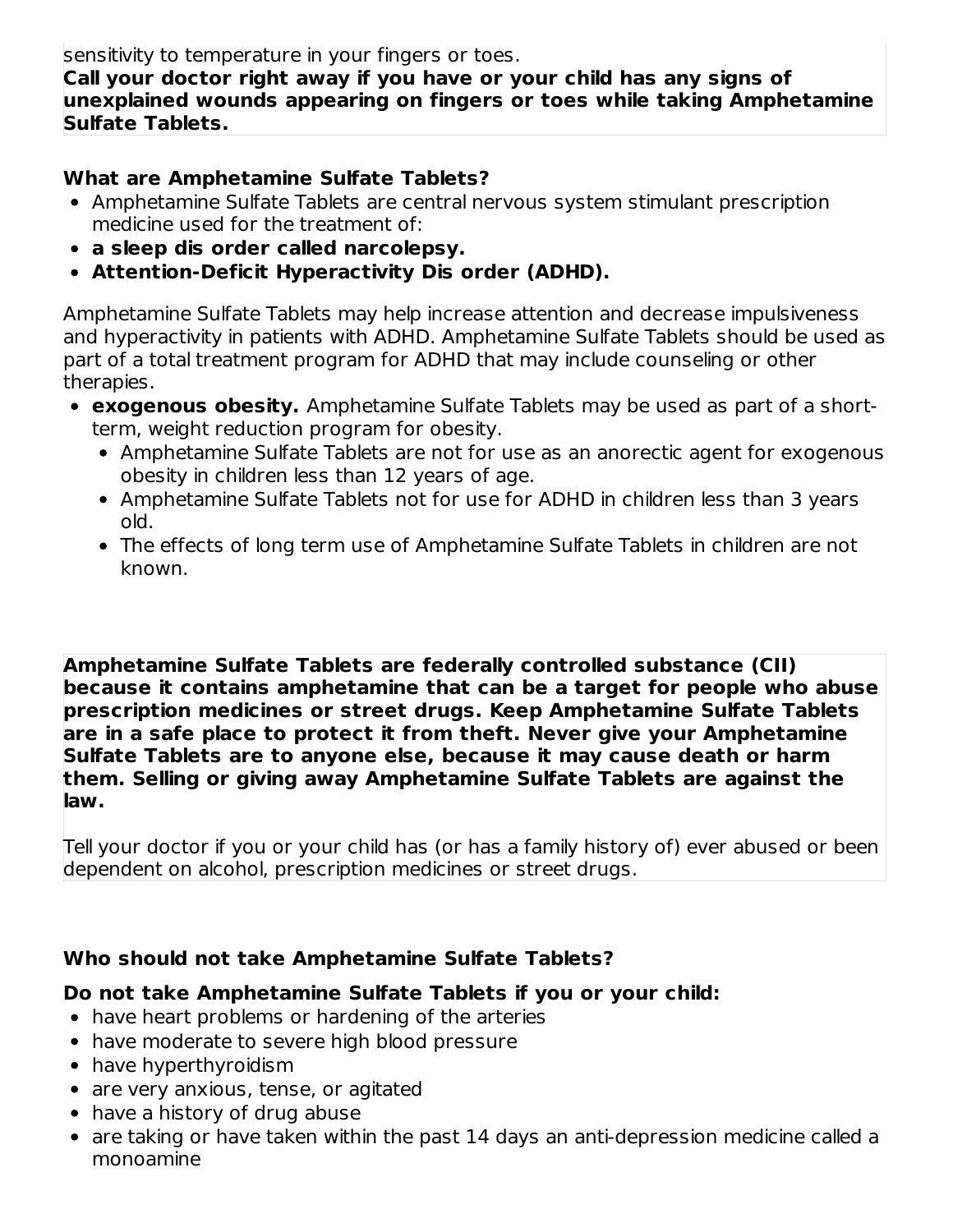- oxidase inhibitor or MAOI
- are sensitive to, allergic to, or had a reaction to other stimulant medicines

# **What should I tell my doctor before taking Amphetamine Sulfate Tablets?**

### **Before you or your child takes Amphetamine Sulfate Tablets, tell your doctor if you or your child has or if there is a family history of:**

- heart problems, heart defects, high blood pressure
- mental problems including psychosis, mania, bipolar illness, or depression
- tics or Tourette's syndrome
- thyroid problems
- seizures or have had an abnormal brain wave test ( EEG )
- circulation problems in fingers and toes

# **Tell your doctor if:**

- you or your child are pregnant or planning to become pregnant. It is not known if Amphetamine Sulfate Tablets will harm your unborn baby.
- you or your child are breastfeeding or plan to breastfeed. Amphetamine Sulfate Tablets can pass into your milk and may harm your baby. Talk to your doctor about the best way to feed your baby if you take Amphetamine Sulfate Tablets. Do not breastfeed while taking Amphetamine Sulfate Tablets.

**Tell your doctor about all the medicines that you or your child takes,** including prescription and nonprescription medicines, vitamins, and herbal supplements.

Amphetamine Sulfate Tablets and some medicines may interact with each other and cause serious side effects. Sometimes the doses of other medicines will need to be adjusted while taking Amphetamine Sulfate Tablets.

Your doctor will decide whether Amphetamine Sulfate Tablets can be taken with other medicines.

Especially tell your doctor if you or your child takes:

- stomach acid medicines
- anti-depression medicines including MAOIs
- anti-psychotic medicines
- $\bullet$  lithium
- cold or allergy medicines that contain decongestants
- blood pressure medicines
- narcotic pain medicines
- seizure medicines
- blood thinner medicines

Know the medicines that you or your child takes.

Keep a list of your medicines with you to show your doctor and pharmacist when you get a new medicine.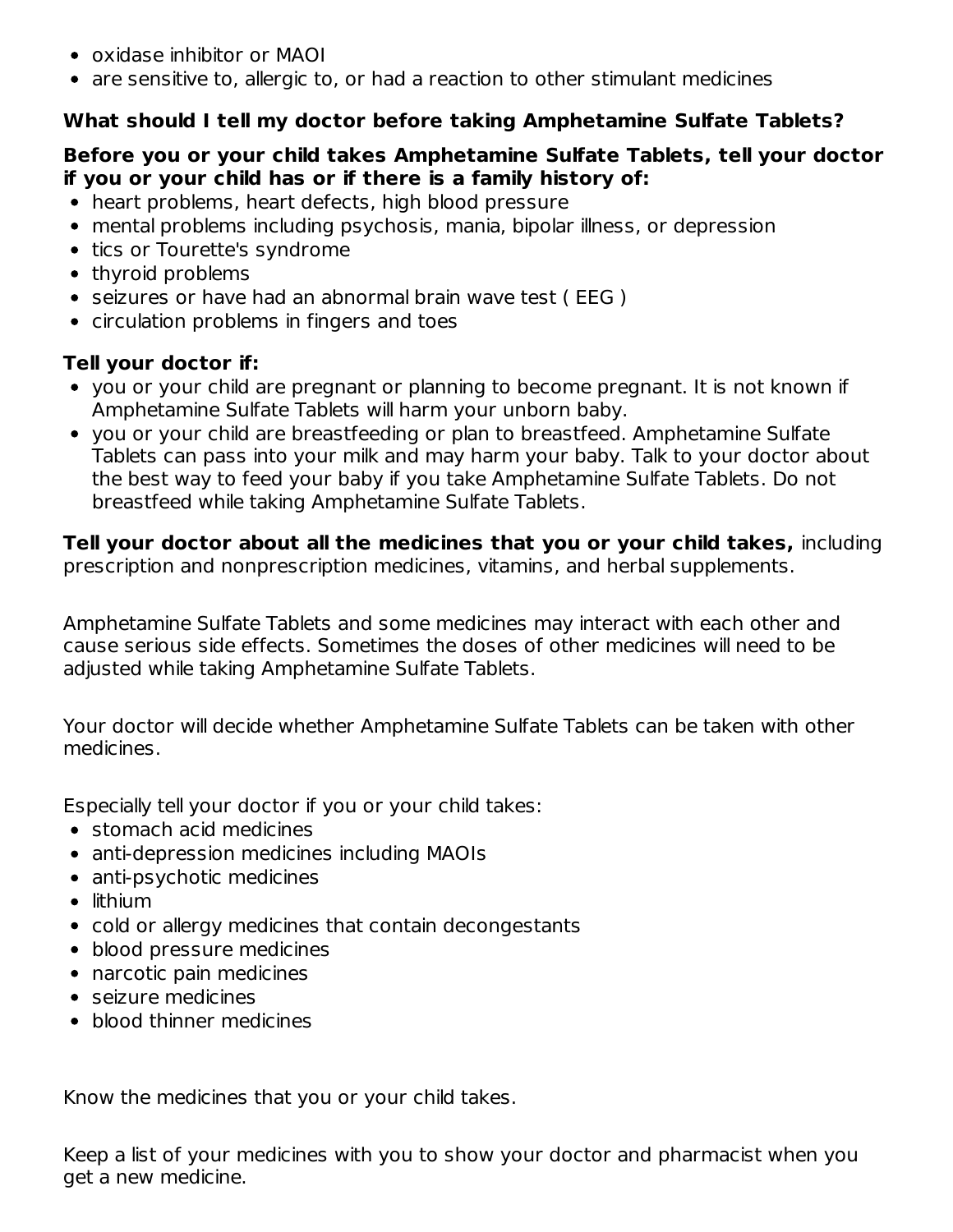## **Do not start any new medicine while taking Amphetamine Sulfate Tablets without talking to your doctor first.**

# **How should I take Amphetamine Sulfate Tablets?**

- Take Amphetamine Sulfate Tablets exactly as your doctor tells you to take it.
- Your doctor may change the dose until it is right for you or your child.
- The first dose of the day is usually taken when you first wake in the morning.
- Amphetamine Sulfate Tablets may cause problems sleeping if taken late at night.
- Amphetamine Sulfate Tablets can be taken with or without food.
- From time to time, your doctor may stop Amphetamine Sulfate Tablets treatment for a while to check ADHD symptoms.
- Your doctor may do regular checks of the blood, heart, and blood pressure while taking Amphetamine Sulfate Tablets.
- Children should have their height and weight checked often while taking Amphetamine Sulfate Tablets. Amphetamine Sulfate Tablets treatment may be stopped if a problem is found during these check-ups.
- If you or your child takes too much Amphetamine Sulfate Tablets, call your doctor right away, or go to the nearest hospital emergency room.

# **What should I avoid while taking Amphetamine Sulfate Tablets?**

Do not drive, operate machinery, or do other dangerous activities until you know how Amphetamine Sulfate Tablets affects you.

## **What are possible side effects of Amphetamine Sulfate Tablets?**

# **Amphetamine Sulfate Tablets may cause serious side effects, including:**

See **"What is the most important information I should know about Amphetamine Sulfate Tablets?"** for information on reported heart and mental problems.

# **Other serious side effects include:**

- slowing of growth (height and weight) in children
- seizures, mainly in people with a history of seizures
- eyesight changes or blurred vision
- Serotonin syndrome. A potentially life-threatening problem called serotonin syndrome can happen when medicines such as Amphetamine Sulfate Tablets are taken with certain other medicines. Symptoms of serotonin syndrome may include:
	- agitation, hallucinations, coma or other changes in mental status
	- problems controlling your movements or muscle twitching
	- fast heartbeat
	- high or low blood pressure
	- sweating or fever
	- nausea or vomiting
	- diarrhea
	- muscle stiffness or tightness

# **The most common side effects of Amphetamine Sulfate Tablets include:**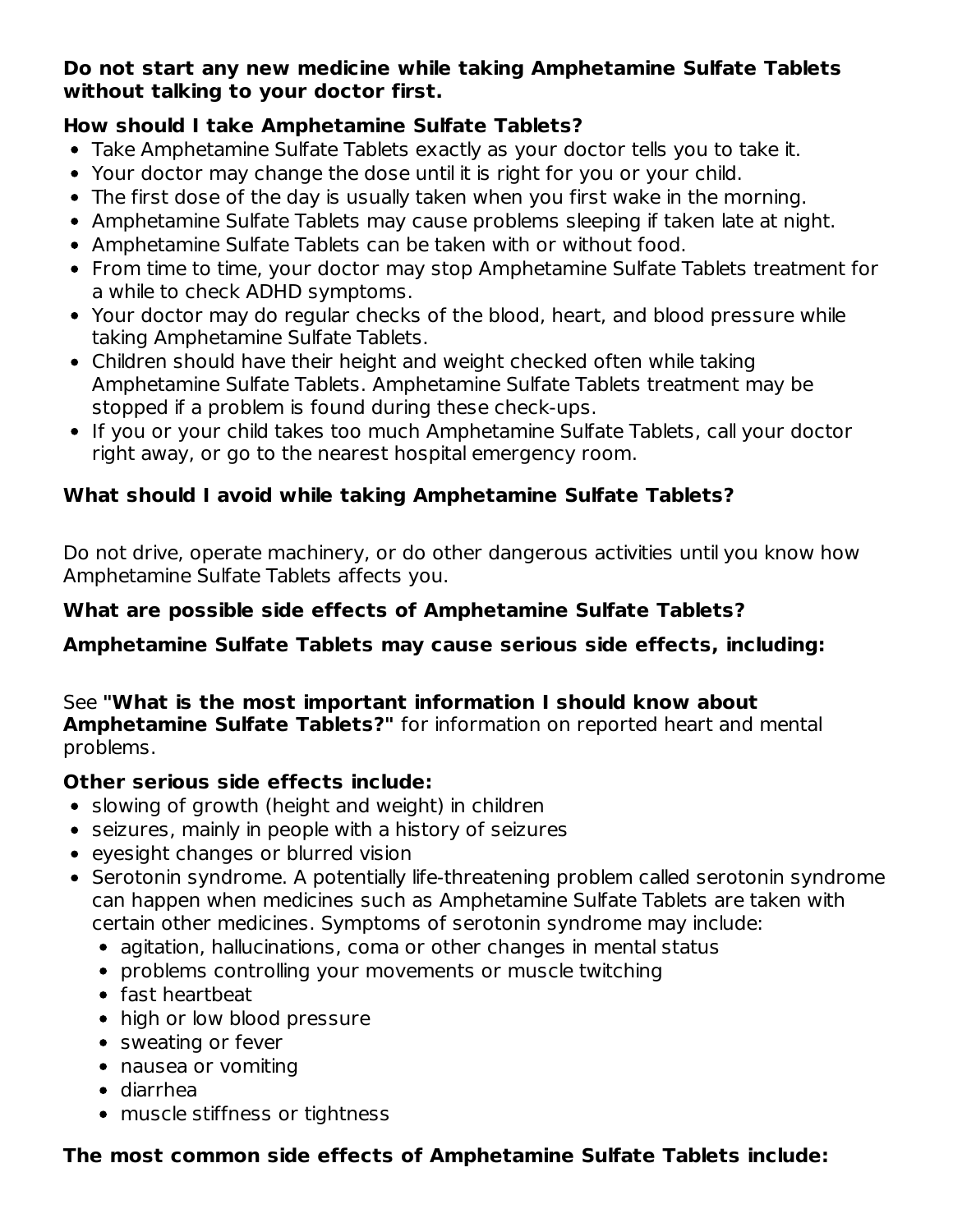- headache
- stomach ache
- trouble sleeping
- decreased appetite
- unpleasant taste
- nervousness
- dizziness
- sexual problems (impotence in males)
- vomiting
- $\bullet$  itching
- diarrhea or constipation
- dry mouth
- weight loss
- mood swings

Talk to your doctor if you or your child have side effects that are bothersome or do not go away.

These are not all the possible side effects of Amphetamine Sulfate Tablets. For more information ask your doctor or pharmacist.

Call your doctor for medical advice about side effects. You may report side effects to Aurobindo Pharma USA, Inc. at 1-866-850-2876 or FDA at 1-800-FDA-1088.

# **How should I store Amphetamine Sulfate Tablets?**

Store Amphetamine Sulfate Tablets at room temperature between 68°F to 77°F (20°C to  $25^{\circ}$ C).

Keep Amphetamine Sulfate Tablets and all medicines out of the reach of children.

## **General information about the safe and effective use of Amphetamine Sulfate Tablets.**

Medicines are sometimes prescribed for purposes other than those listed in a Medication Guide. Do not use Amphetamine Sulfate Tablets for a condition for which it was not prescribed. Do not give Amphetamine Sulfate Tablets to other people, even if they have the same condition. It may harm them and it is against the law.

This Medication Guide summarizes the most important information about Amphetamine Sulfate Tablets. If you would like more information, talk with your doctor. You can ask your doctor or pharmacist for information about Amphetamine Sulfate Tablets that was written for healthcare professionals.

For more information about Amphetamine Sulfate Tablets, Aurobindo Pharma USA, Inc. at 1-866-850-2876 or FDA at 1-800-FDA-1088. For more information go to dailymed.nlm.nih.gov

# **What are the ingredients in Amphetamine Sulfate Tablets?**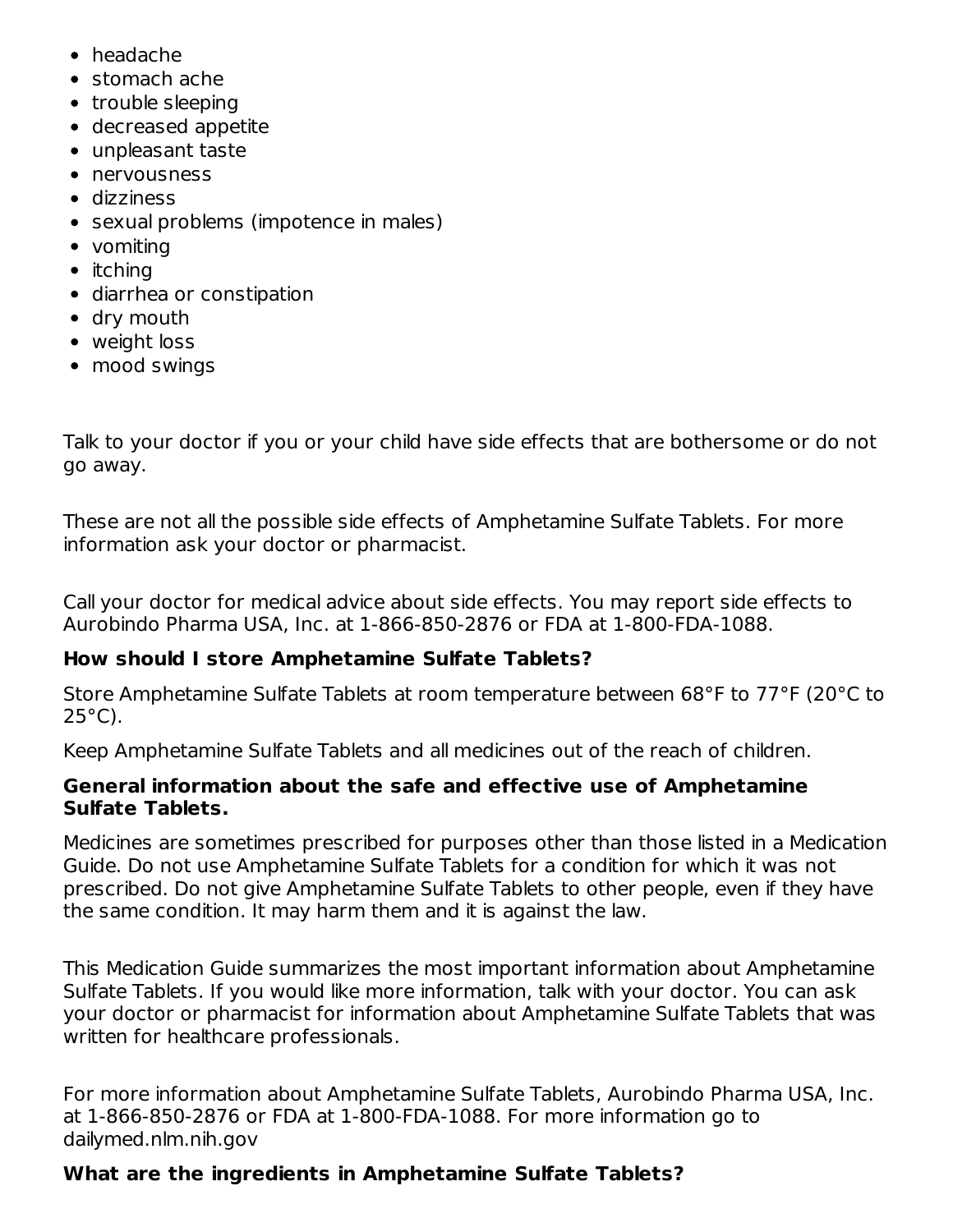#### **Active Ingredient:** amphetamine sulfate

**Inactive Ingredients:** Crospovidone, Stearic Acid, Silicified Microcrystalline cellulose, FD & C Blue# 1.

This Medication Guide has been approved by the U .S. Food and Drug Administration.

Dispense with Medication Guide available at**www.aurobindousa.com/medicationguides**

#### Distributed by: **Aurobindo Pharma USA, Inc.**

279 Princeton-Hightstown Road

East Windsor, NJ 08520

Revised:09/2019

## **PACKAGE LABEL.PRINCIPAL DISPLAY PANEL- 5mg (100 Tablet Bottle)**

**NDC 13107-259-01 Amphetamine Sulfate Tablets, USP 5 mg Rx only 100 Tablets**

| NDC 13107-259-01                                                                         | Each Tablet Contains 5 mg Amphetamine Sulfate, USP<br><b>USUAL DOSAGE:</b> See insert before use. | Revised: 07/2018<br>Distributed by:<br>Aurobindo Pharma USA, Inc.<br>Dayton, NJ 08810 |  |
|------------------------------------------------------------------------------------------|---------------------------------------------------------------------------------------------------|---------------------------------------------------------------------------------------|--|
| Amphetamine Sulfate (<br><b>Tablets, USP</b>                                             | Dispense in a well-closed container as<br>defined in the USP.                                     | $LM-2785$                                                                             |  |
| 5 <sub>mg</sub>                                                                          | <b>WARNING:</b> Keep this and all<br>medications out of the reach of children.                    |                                                                                       |  |
| <b>Pharmacist:</b> Dispense the Medication<br>Guide provided separately to each patient. | Store at 20° to 25°C (68° to 77° F).<br>[See USP Controlled Room Temperature.]                    |                                                                                       |  |
| <b>100 Tablets</b><br><b>Rx</b> only<br><b>AUROBINDO</b>                                 | Tamper evident by foil seal under cap.<br>Do not use if seal is broken.                           |                                                                                       |  |
| $A/s: 105 \times 25$ mm                                                                  | *Over Printing Zone<br>LOT and EXP shall be printed online during batch packing.                  | <b>Coding Area</b>                                                                    |  |
| <b>P348 C</b>                                                                            | P Cool Gray 5 C P 3275 C P Blue 072 C<br><b>Black</b>                                             | $(45 \times 15 \text{ mm})$<br>Dotted lines not to be printed                         |  |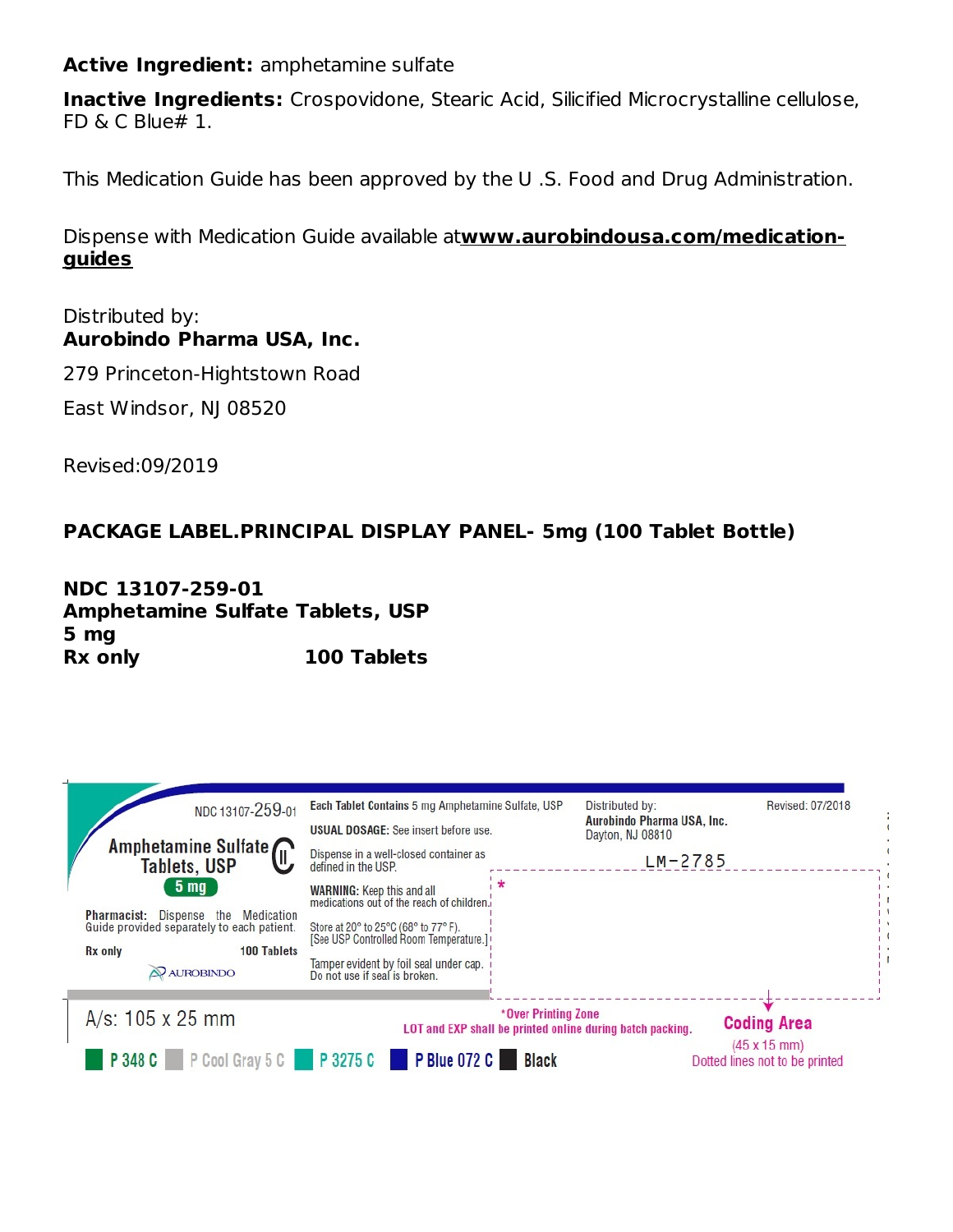### **PACKAGE LABEL.PRINCIPAL DISPLAY PANEL- 10 mg (100 Tablet Bottle)**

**NDC 13107-260-01 Amphetamine Sulfate Tablets, USP 10 mg Rx only 100 Tablets**



| <b>AMPHETAMINE SULFATE</b><br>amphetamine sulfate tablet                   |                                                      |                          |  |                 |                                   |  |
|----------------------------------------------------------------------------|------------------------------------------------------|--------------------------|--|-----------------|-----------------------------------|--|
|                                                                            |                                                      |                          |  |                 |                                   |  |
| <b>Product Information</b>                                                 |                                                      |                          |  |                 |                                   |  |
| <b>Product Type</b>                                                        | HUMAN PRESCRIPTION DRUG<br><b>Item Code (Source)</b> |                          |  | NDC:13107-259   |                                   |  |
| <b>Route of Administration</b>                                             | ORAL                                                 | <b>DEA Schedule</b>      |  | CII             |                                   |  |
|                                                                            |                                                      |                          |  |                 |                                   |  |
|                                                                            | <b>Active Ingredient/Active Moiety</b>               |                          |  |                 |                                   |  |
| <b>Ingredient Name</b>                                                     |                                                      |                          |  |                 | <b>Basis of Strength Strength</b> |  |
| AMPHETAMINE SULFATE (UNII: 6DPV8NK46S) (AMPHETAMINE -<br>UNII: CK833KGX7E) |                                                      | AMPHETAMINE SULFATE 5 mg |  |                 |                                   |  |
|                                                                            |                                                      |                          |  |                 |                                   |  |
| <b>Inactive Ingredients</b>                                                |                                                      |                          |  |                 |                                   |  |
| <b>Ingredient Name</b>                                                     |                                                      |                          |  | <b>Strength</b> |                                   |  |
| CROSPOVIDONE (UNII: 68401960MK)                                            |                                                      |                          |  |                 |                                   |  |
| microcrystalline cellulose (UNII: OP1R32D61U)                              |                                                      |                          |  |                 |                                   |  |
| <b>STEARIC ACID (UNII: 4ELV7Z65AP)</b>                                     |                                                      |                          |  |                 |                                   |  |
|                                                                            |                                                      |                          |  |                 |                                   |  |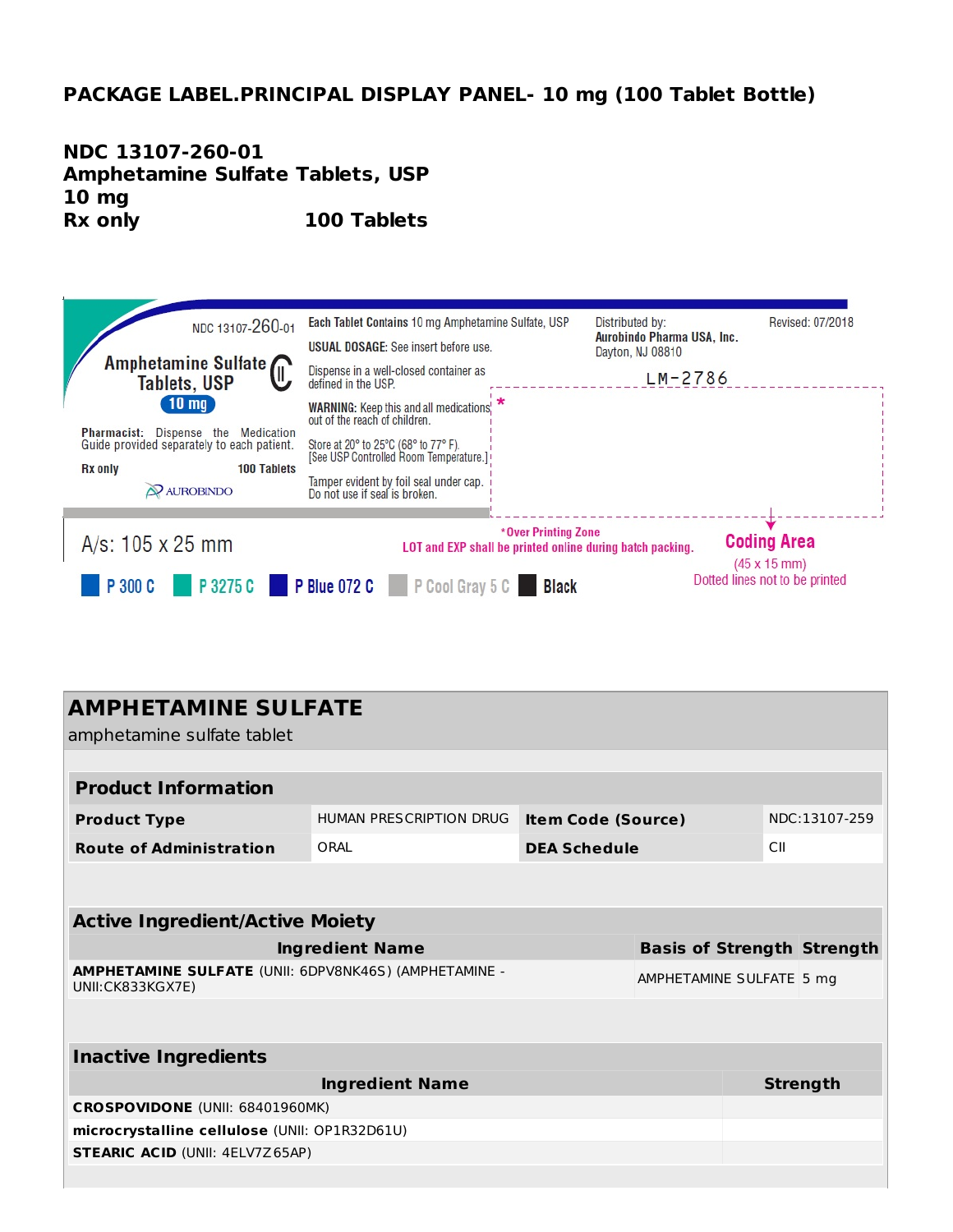|                  | <b>Product Characteristics</b>              |                                                                      |                                       |                              |  |  |  |
|------------------|---------------------------------------------|----------------------------------------------------------------------|---------------------------------------|------------------------------|--|--|--|
| Color            |                                             | WHITE (White to off white)                                           | <b>Score</b>                          | 2 pieces                     |  |  |  |
|                  | <b>ROUND</b><br><b>Size</b><br><b>Shape</b> |                                                                      |                                       | 8 <sub>mm</sub>              |  |  |  |
|                  | <b>Flavor</b><br><b>Imprint Code</b>        |                                                                      | U150;5                                |                              |  |  |  |
|                  | <b>Contains</b>                             |                                                                      |                                       |                              |  |  |  |
|                  |                                             |                                                                      |                                       |                              |  |  |  |
|                  |                                             |                                                                      |                                       |                              |  |  |  |
| <b>Packaging</b> |                                             |                                                                      |                                       |                              |  |  |  |
| #                | <b>Item Code</b>                            | <b>Package Description</b>                                           | <b>Marketing Start</b><br><b>Date</b> | <b>Marketing End</b><br>Date |  |  |  |
| 1                | 01                                          | NDC:13107-259- 100 in 1 BOTTLE; Type 0: Not a Combination<br>Product | 01/31/2019                            |                              |  |  |  |
|                  |                                             |                                                                      |                                       |                              |  |  |  |
|                  |                                             |                                                                      |                                       |                              |  |  |  |
|                  |                                             |                                                                      |                                       |                              |  |  |  |
|                  |                                             | <b>Marketing Information</b>                                         |                                       |                              |  |  |  |
|                  | <b>Marketing</b><br><b>Category</b>         | <b>Application Number or Monograph</b><br><b>Citation</b>            | <b>Marketing Start</b><br>Date        | <b>Marketing End</b><br>Date |  |  |  |
| <b>ANDA</b>      |                                             | ANDA211639                                                           | 01/31/2019                            |                              |  |  |  |

U.

| <b>AMPHETAMINE SULFATE</b><br>amphetamine sulfate tablet                  |                                                               |                        |             |                                   |                 |                 |
|---------------------------------------------------------------------------|---------------------------------------------------------------|------------------------|-------------|-----------------------------------|-----------------|-----------------|
|                                                                           |                                                               |                        |             |                                   |                 |                 |
| <b>Product Information</b>                                                |                                                               |                        |             |                                   |                 |                 |
| <b>Product Type</b>                                                       | HUMAN PRESCRIPTION DRUG<br><b>Item Code (Source)</b>          |                        |             |                                   | NDC:13107-260   |                 |
|                                                                           | <b>Route of Administration</b><br>ORAL<br><b>DEA Schedule</b> |                        |             |                                   | CII             |                 |
|                                                                           |                                                               |                        |             |                                   |                 |                 |
|                                                                           |                                                               |                        |             |                                   |                 |                 |
| <b>Active Ingredient/Active Moiety</b>                                    |                                                               |                        |             |                                   |                 |                 |
|                                                                           |                                                               | <b>Ingredient Name</b> |             | <b>Basis of Strength Strength</b> |                 |                 |
| AMPHETAMINE SULFATE (UNII: 6DPV8NK46S) (AMPHETAMINE -<br>UNII:CK833KGX7E) |                                                               |                        |             | AMPHETAMINE SULFATE 10 mg         |                 |                 |
|                                                                           |                                                               |                        |             |                                   |                 |                 |
| <b>Inactive Ingredients</b>                                               |                                                               |                        |             |                                   |                 |                 |
| <b>Ingredient Name</b>                                                    |                                                               |                        |             |                                   |                 | <b>Strength</b> |
| CROSPOVIDONE (UNII: 68401960MK)                                           |                                                               |                        |             |                                   |                 |                 |
|                                                                           | MICROCRYSTALLINE CELLULOSE (UNII: OP1R32D61U)                 |                        |             |                                   |                 |                 |
| <b>STEARIC ACID (UNII: 4ELV7Z65AP)</b>                                    |                                                               |                        |             |                                   |                 |                 |
| FD&C BLUE NO. 1 (UNII: H3R47K3TBD)                                        |                                                               |                        |             |                                   |                 |                 |
|                                                                           |                                                               |                        |             |                                   |                 |                 |
| <b>Product Characteristics</b>                                            |                                                               |                        |             |                                   |                 |                 |
| Color<br>BLUE (Light Blue to Blue)<br><b>Score</b>                        |                                                               |                        |             | 4 pieces                          |                 |                 |
| <b>ROUND</b><br><b>Shape</b>                                              |                                                               |                        | <b>Size</b> |                                   | 8 <sub>mm</sub> |                 |
| <b>Flavor</b><br>U151;10<br><b>Imprint Code</b>                           |                                                               |                        |             |                                   |                 |                 |
|                                                                           |                                                               |                        |             |                                   |                 |                 |